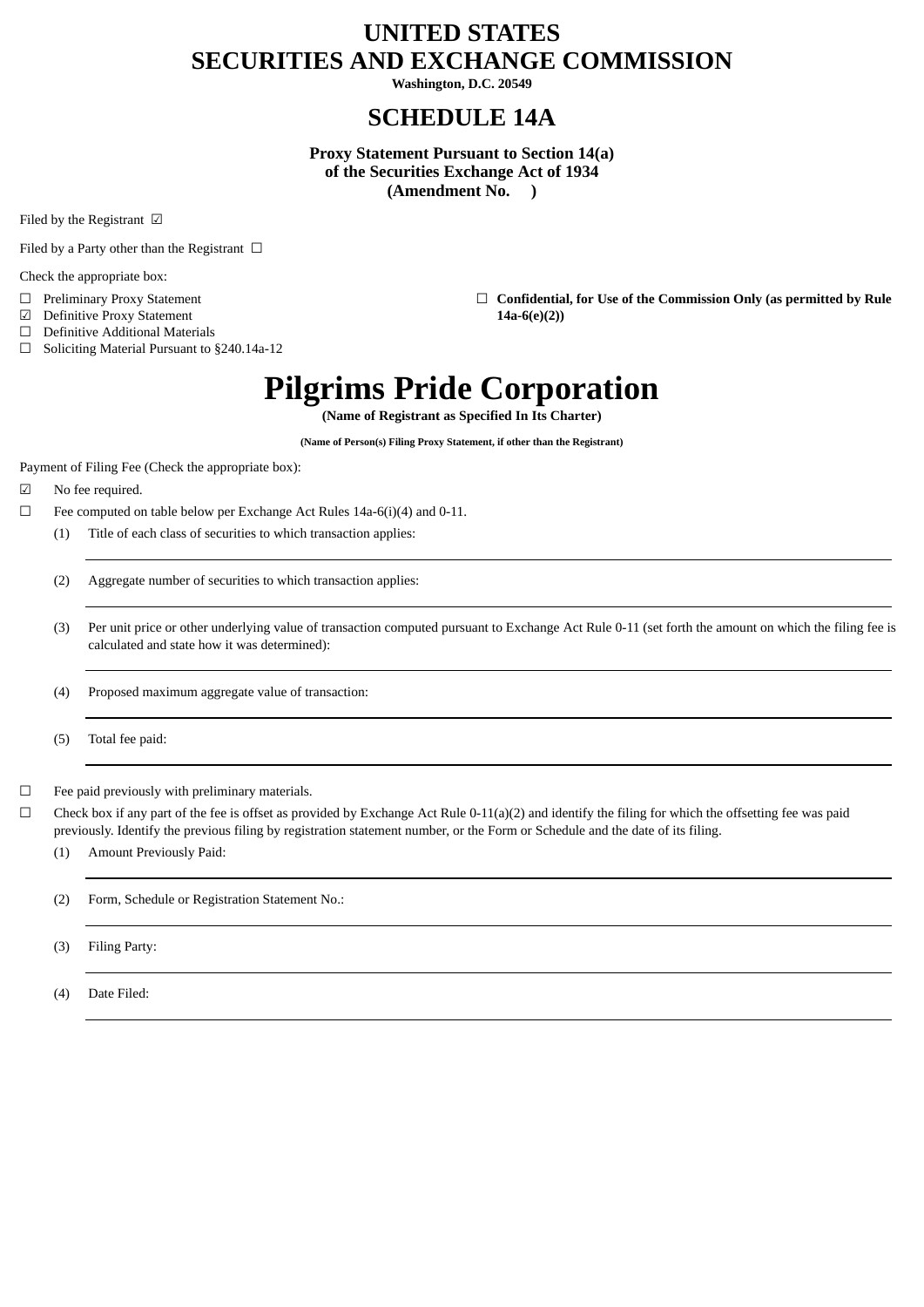# **Pilgrim's Pride Corporation**

**110 South Texas Street Pittsburg, Texas 75686**

# **NOTICE OF ANNUAL MEETING OF STOCKHOLDERS**

# **To Be Held Wednesday, January 26, 2005**

The Annual Meeting of Stockholders of Pilgrim's Pride Corporation (the "Company") will be held at the Company's headquarters building, 110 South Texas Street, Pittsburg, Texas, on Wednesday, January 26, 2005, at 9:00 a.m., local time, to consider the following matters:

- 1. The election of thirteen Directors for the ensuing year;
- 2. The appointment of Ernst & Young LLP as the Company's independent registered public accounting firm for the fiscal year ending October 1, 2005; and
- 3. To transact such other business as may be properly brought before the meeting or any adjournment. No other matters are expected to be voted on at the meeting.

The Board of Directors has fixed the close of business on December 3, 2004, as the record date for determining stockholders of record entitled to notice of, and to vote at, the meeting.

RICHARD A. COGDILL

Pittsburg, Texas *Executive Vice President, Chief Financial Officer,* **Secretary and Treasurer** 

> **YOUR VOTE IS IMPORTANT! PLEASE SIGN AND RETURN THE ACCOMPANYING PROXY.**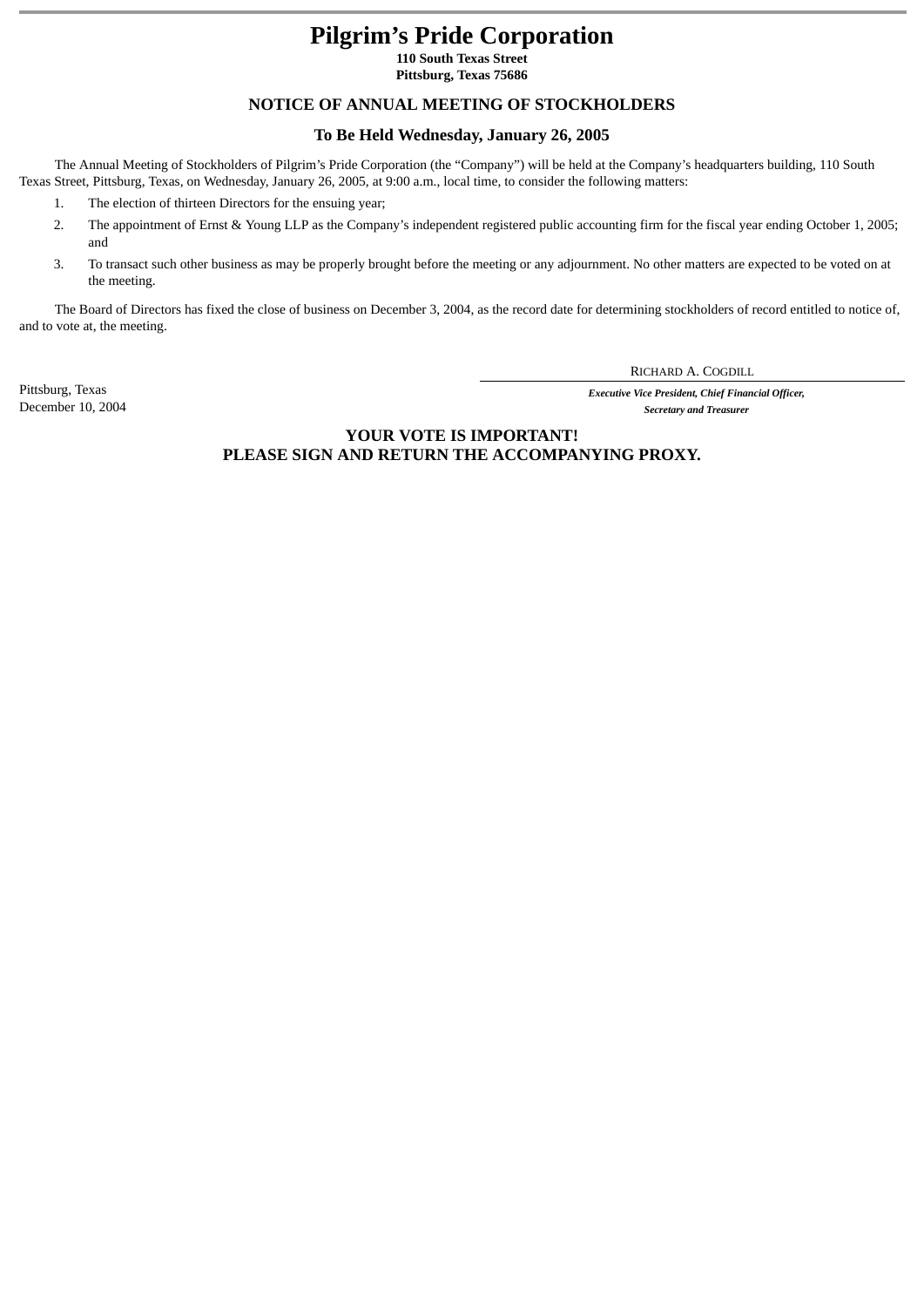# **Pilgrim's Pride Corporation**

**110 South Texas Street Pittsburg, Texas 75686**

# **PROXY STATEMENT**

# **GENERAL INFORMATION**

The Board of Directors of Pilgrim's Pride Corporation (the "Company") solicits stockholders' proxies in the accompanying form for use at the Annual Meeting of Stockholders to be held on Wednesday, January 26, 2005, at 9:00 a.m., local time, at the Company's headquarters at 110 South Texas Street, Pittsburg, Texas and at any adjournments thereof (the "Meeting"). This Proxy Statement, the accompanying proxy card and the Company's 2004 Annual Report to Stockholders are being mailed, beginning on or about December 10, 2004, to all stockholders entitled to receive notice of, and to vote at, the Meeting.

The principal executive offices of the Company are located at 110 South Texas Street, Pittsburg, Texas 75686. Any writing required to be sent to the Company should be mailed to this address.

# **Stockholders Entitled to Vote**

As of December 3, 2004, the record date for determining stockholders entitled to notice of and to vote at the Meeting (the "Record Date"), the Company had outstanding 66,555,773 shares of its common stock, \$.01 par value per share. The Company's Certificate of Incorporation generally provides that holders of its common stock are entitled to 20 votes for each share that has been continuously beneficially owned by such holder on and after November 21, 2003, subject to compliance with certain procedures, and one vote for all other shares. Article Fourth of the Company's Certificate of Incorporation and the voting procedures adopted thereunder contain several provisions governing the voting power of the Company's common stock, including a presumption that each share of common stock held in "street" or "nominee" name or by a broker, clearing agency, voting trustee, bank, trust company or other nominee shall be presumed to have been acquired after November 21, 2003, and accordingly to be entitled to only one vote per share, unless the holder furnished the Company with proof to the contrary. Applying the presumptions described in Article Fourth of the Company's Certificate of Incorporation, the Company's records indicate that 595,348,066 votes are entitled to be cast at the Meeting. All percentages of voting power set forth in this proxy statement have been calculated based on such number of votes. Attached hereto as Annex A is a summary of these voting provisions.

### **Voting of Proxies**

Because many of the Company's stockholders are unable to attend the Meeting, the Board of Directors solicits proxies by mail to give each stockholder an opportunity to vote on all items of business scheduled to come before the Meeting. Each stockholder is urged to:

- (1) read carefully the material in this Proxy Statement;
- (2) specify his or her voting instructions on each item by marking the appropriate boxes on the accompanying proxy card; and
- (3) sign, date and return the proxy card in the enclosed, postage prepaid envelope.

The accompanying proxy card provides a space, with respect to the election of Directors, for a stockholder to withhold voting for any or all nominees for the Board of Directors, but does not permit a stockholder to vote for any nominee not named on the proxy card. The card also allows a stockholder to abstain from voting on any other item if the stockholder chooses to do so.

When the accompanying proxy card is properly executed and returned with voting instructions with respect to any of the items to be voted upon, the shares represented by the proxy will be voted in accordance with the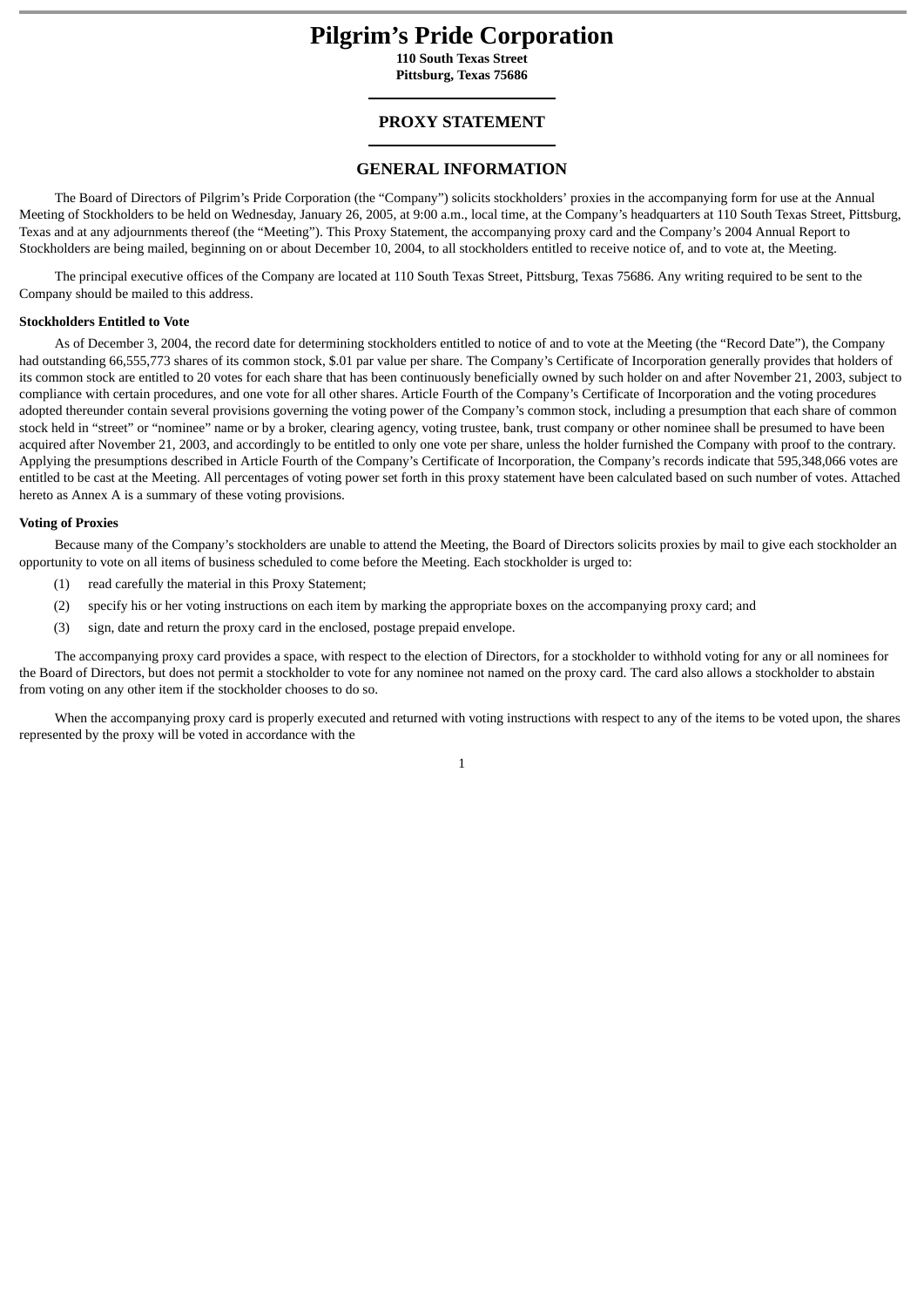stockholder's directions by the persons named on the proxy card as proxies of the stockholder. If a proxy card is signed and returned, but no specific voting instructions are given, the shares represented by the proxy card will be voted for the election of the thirteen nominees for Director named on the accompanying proxy card and for the appointment of Ernst & Young LLP as the Company's independent registered public accounting firm.

Unless otherwise indicated by the stockholder, returned proxy cards also confer upon the persons named on the card, as proxies for the stockholder, discretionary authority to vote all shares of stock represented by the proxy card on any item of business that is properly presented for action at the Meeting, even if not described in this Proxy Statement. If any of the nominees for Director named below should be unable or unwilling to accept nomination, the proxies will be voted for the election of such other person as may be recommended by the Board of Directors. The Board of Directors, however, has no reason to believe that any item of business not set forth in this Proxy Statement will come before the Meeting or that any of the nominees for Director will be unavailable for election.

#### **Revocation of Proxies**

The proxy does not affect a stockholder's right to vote in person at the Meeting. If a stockholder executes a proxy, he or she may revoke it at any time before it is voted by submitting a new proxy card, or by communicating his or her revocation in writing to the Secretary of the Company at 110 South Texas Street, Pittsburg, Texas 75686, or by voting by ballot at the Meeting.

#### **Votes Required**

The holders of at least a majority of the voting power of the Company's common stock outstanding on the Record Date must be present in person or by proxy at the Meeting for the Meeting to be held. Abstentions and broker non-votes are counted in determining whether at least a majority of the voting power of the Company's common stock outstanding on the Record Date are present at the Meeting.

Directors will be elected by a plurality of the votes cast at the Meeting. The affirmative vote of a majority of the voting power of the Company's common stock represented and entitled to vote at the Meeting is required for the appointment of the Company's independent registered public accounting firm and approval of any other item of business to be voted upon at the Meeting. Abstentions from voting on any matter will be included in the voting tally. Abstentions will have no effect on the election of Directors. An abstention will have the same effect as a vote against the proposal to appoint the Company's independent registered public accounting firm. Broker non-votes are shares held by a broker or nominee that are represented at the Meeting, but with respect to which such broker or nominee is not empowered to vote on a particular proposal. Broker non-votes will have no effect on the election of Directors or the proposal to appoint the Company's registered public accounting firm. Lonnie "Bo" Pilgrim owned or controlled 25,351,225 shares (38.1%) of the Company's common stock on the Record Date, and 62.3% of the voting power of the outstanding common stock on the Record Date, and thus will be able to elect all of the nominees for Directors and approve Ernst & Young LLP as the independent registered public accounting firm for the Company.

# **Stockholder Proposals for 2006 Annual Meeting**

The Company currently expects that the 2006 Annual Meeting of Stockholders will be held on Wednesday, January 25, 2006. The Company's Amended and Restated Corporate Bylaws state that a stockholder must give the Secretary of the Company written notice, at the Company's principal executive offices, of its intent to present a proposal at the Company's 2006 Annual Meeting of Stockholders by September 28, 2005, but not before April 30, 2005. Additionally, in order for stockholder proposals which are submitted pursuant to Rule 14a-8 of the Securities Exchange Act of 1934, as amended (the "Exchange Act"), to be considered by the Company for inclusion in the Company's proxy materials for the 2006 Annual Meeting of Stockholders, they must be received by the Secretary of the Company at the Company's executive offices no later than the close of business on August 12, 2005.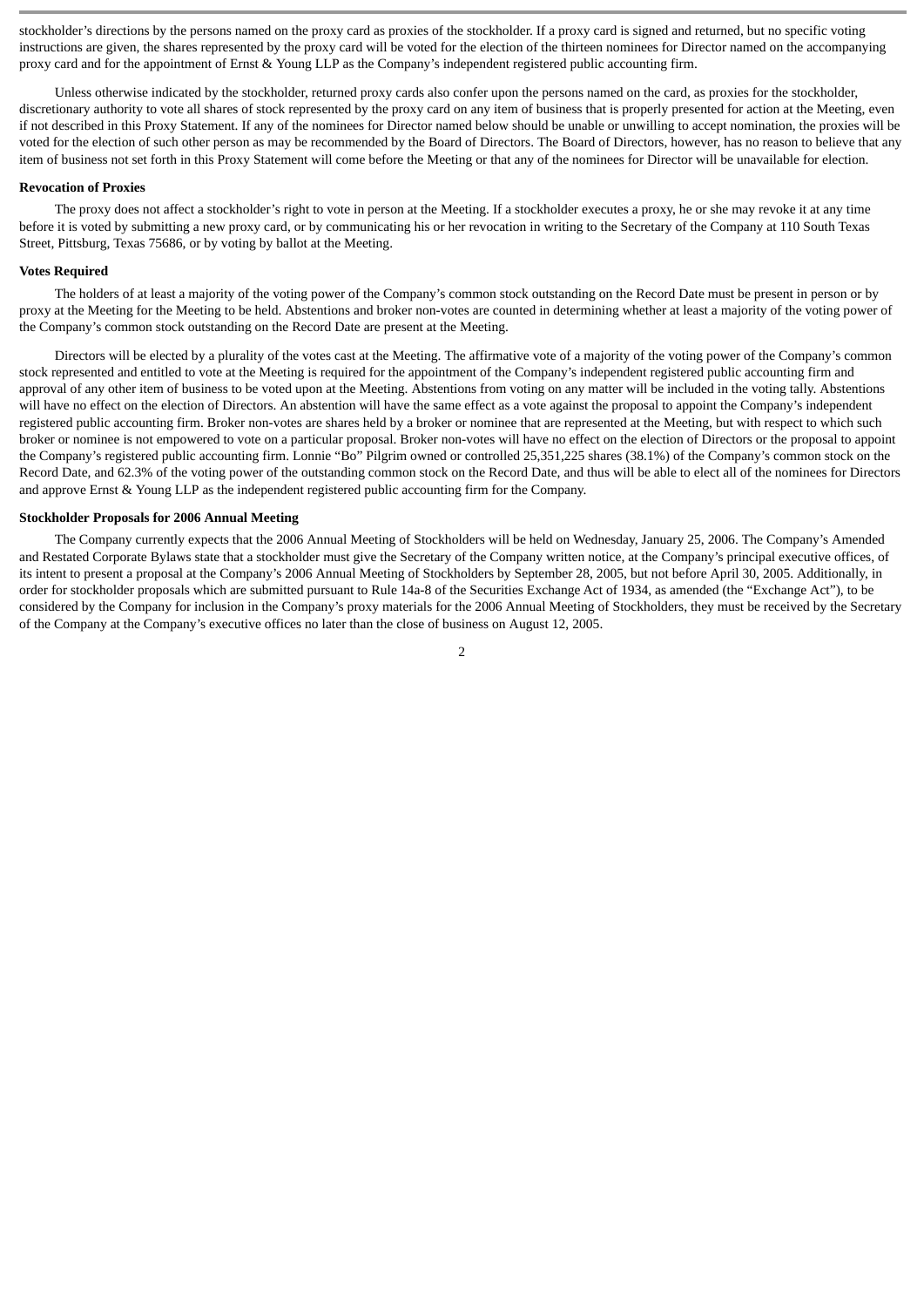## **Cost of Proxy Solicitation**

The Company will bear the cost of the Meeting and the cost of soliciting proxies in the accompanying form, including the cost of mailing the proxy material. In addition to solicitation by mail, Directors, officers and other employees of the Company may solicit proxies by telephone or otherwise. They will not be specifically compensated for such services. The Company will request brokers and other custodians, nominees and fiduciaries to forward proxies and proxy soliciting material to the beneficial owners of the Company's common stock and to secure their voting instructions, if necessary. The Company will reimburse them for the expenses in so doing.

# **Role of the Board of Directors**

The Board of Directors has the responsibility for establishing broad corporate policies and for the overall performance of the Company. However, it is not involved in day-to-day operating details. Members of the Board are kept informed of the Company's business through discussions with the Chairman and other officers and by reviewing analyses and reports sent to them each month, as well as by participating in Board and committee meetings.

# **Board Independence**

The Board of Directors has determined that each of the current directors standing for election, except for Lonnie "Bo" Pilgrim, Clifford E. Butler, Lonnie Ken Pilgrim, O.B. Goolsby, Jr. and Richard A. Cogdill, has no material relationship with the Company (either directly or as a partner, stockholder or officer of an organization that has a relationship with the Company) and is independent within the meaning of the Company's Corporate Governance Policy's categorical standards, which are disclosed on the Company's website at www.pilgrimspride.com under the "Investors — Corporate Governance" caption and the New York Stock Exchange's listing standards.

# **Committees of the Board of Directors**

To assist in carrying out its duties, the Board of Directors has delegated certain authority to the Audit and Compensation Committees. The Audit Committee was established in accordance with Section (3)(a)(58)(A) of the Exchange Act. The members of the Audit Committee are Vance C. Miller, Sr., Linda Chavez and Keith Hughes. The members of the Compensation Committee are Lonnie "Bo" Pilgrim, Vance C. Miller, Sr., Lonnie Ken Pilgrim, James G. Vetter, Jr., and Blake D. Lovette. The Compensation Committee also has a subcommittee consisting of Charles L. Black and Vance C. Miller, Sr. Each committee meets to examine various facets of the Company's operations and take appropriate action or make recommendations to the Board of Directors.

The Board of Directors does not maintain a Nominating Committee. As a "controlled company" under the New York Stock Exchange's listing standards, the Company chooses to have the entire Board of Directors participate in the consideration of Director nominees. See "Controlled Company Exemptions" below for a discussion of controlled company status. The Board of Directors' policy is to encourage selection of directors who will contribute to the Company's overall corporate goals of responsibility to its stockholders, industry leadership and integrity in financial reporting and business conduct. The Board of Directors will review the experience and characteristics appropriate for Board members and Director candidates in light of the Board of Directors' composition at the time and skills and expertise needed for effective operation of the Board of Directors and its committees. Final approval of a candidate is determined by the full Board. Because the Company is a controlled company, the Board of Directors does not have a policy with regard to the consideration of any Director candidates recommended by the Company's stockholders.

The Audit Committee's responsibilities include the selection of independent public accountants, reviewing the plan and results of the audit performed by the public accountants of the Company and the adequacy of the Company's systems of internal accounting controls, and monitoring compliance with the Company's conflicts of interest and business ethics policies. The Audit Committee is composed entirely of Directors who the Board of Directors has determined to be independent within the meaning of Sections 303.01(B)(2)(a) and (3) of the New York Stock Exchange's listing standards. The Board of Directors has determined that each of the members of the Audit Committee is financially literate and at least one member has accounting or financial management expertise, in each case as required by the New York Stock Exchange's listing standards. The Board of Directors has determined that Mr. Keith Hughes is an "audit committee financial expert" as defined by the rules and is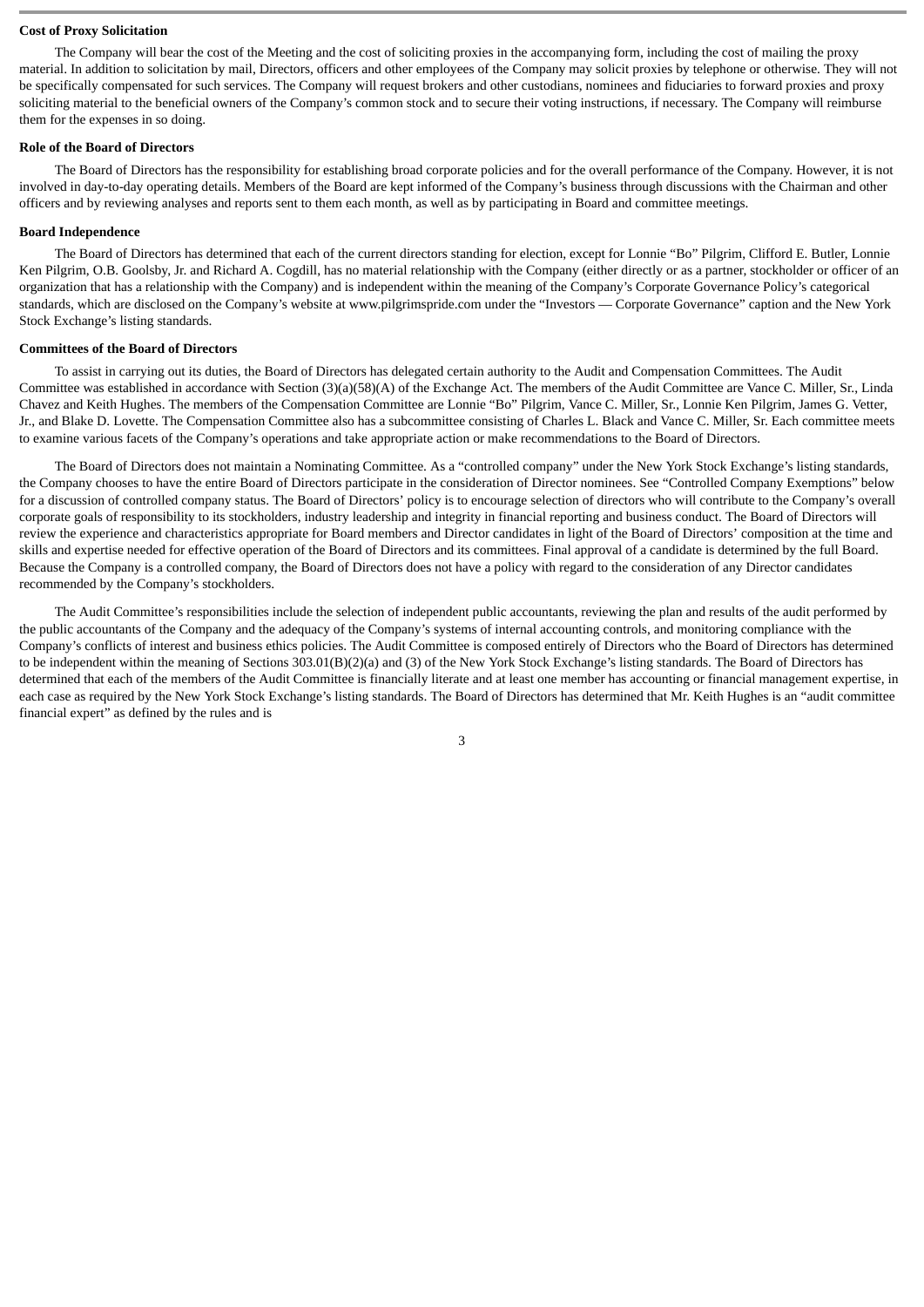independent within the meaning of Item 7(d)(3)(iv) of Schedule 14A of the Exchange Act. The Audit Committee has an Audit Committee Charter that is attached as Annex B to this Proxy Statement. The Audit Committee Charter is available on the Company's website at *www.pilgrimspride.com*, under the "Investors – Corporate Governance" caption. The Audit Committee Charter is also available in print to any stockholder who requests it.

The Compensation Committee reviews the Company's remuneration policies and practices and establishes the salaries of the Company's officers. The Compensation Subcommittee is responsible for administering certain aspects of the Pilgrim's Pride Corporation Senior Executive Performance Bonus Plan dealing with compensation for designated Section 162(m) participants, currently Mr. Lonnie "Bo" Pilgrim.

#### **Meetings**

During the Company's fiscal year ended October 2, 2004, there were six regular and three telephonic meetings of the Board of Directors, four meetings of the Audit Committee, one meeting of the Compensation Committee, one meeting of the Compensation Subcommittee and one executive session including only non-management directors. During fiscal 2004, each member of the Board of Directors attended at least 75% of the aggregate number of meetings of the Board and Board Committees on which the Director served. All Directors attended the Company's 2004 Annual Meeting. While the Company does not have a formal policy regarding Director attendance at annual meetings of stockholders, the Company encourages each Director to attend each annual meeting of stockholders. In practice, the Company intends to schedule regular Board of Directors meetings on the same day as its annual meeting of stockholders, which the Company believes will facilitate Director attendance at the stockholders' meeting.

#### **Communications with the Company**

Stockholders may communicate directly with the Board of Directors, any Board committee, all independent Directors, or any one Director serving on the Board of Directors by sending written correspondence to the desired person or entity attention of the Company's Corporate Counsel at Pilgrim's Pride Corporation, 110 South Texas Street, Pittsburg, Texas 75686 or *CorporateCounsel@pilgrimspride.com*. Communications are distributed to the Board of Directors, or to any individual Director or Directors as appropriate, depending on the facts and circumstances outlined in the communication.

## **Corporate Governance**

The Board of Directors has adopted a Code of Business Conduct and Ethics and Corporate Governance Policies of the Board of Directors. The full texts of the Code of Business Conduct and Ethics and Corporate Governance Policies are posted on the Company's website at *www.pilgrimspride.com*, under the "Investors – Corporate Governance" caption and are also available in print to any stockholder who requests them. The Company intends to disclose future amendments to, or waivers from, certain provisions of the Code of Business Conduct and Ethics on the Company's website within four business days following the date of such amendment or waiver.

# **Controlled Company Exemptions**

The Company is a "controlled company" under the New York Stock Exchange's listing standards since Lonnie "Bo" Pilgrim owns or controls 25,351,125 shares and 62.3% of the voting power of the outstanding common stock as of the Record Date. Accordingly, the Company takes advantage of the exemptions in Sections 303A.01, 303A.04 and 303A.05 of the New York Stock Exchange's listing standards.

### **Executive Sessions**

Because Lonnie "Bo" Pilgrim, the current Chairman of the Board, is not an independent Director, the Board of Directors will either designate an independent Director to preside at the meetings of the non-management and independent Directors or a procedure by which a presiding Director is selected for these meetings. In the absence of another procedure being adopted by the Board, the person appointed will be the independent Director with the longest tenure on the Board in attendance at the meeting.

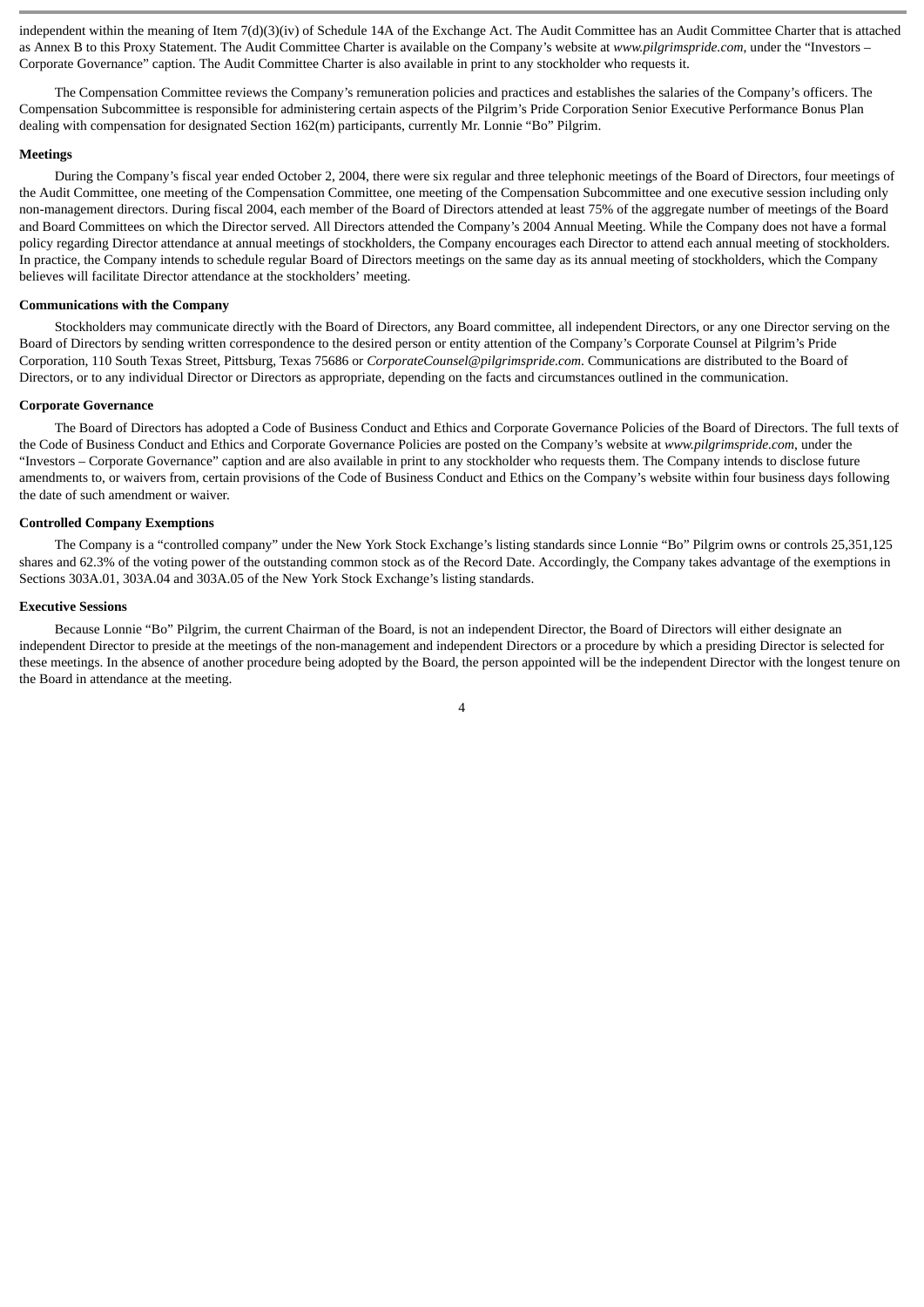# **ELECTION OF DIRECTORS**

At the Meeting, thirteen Directors are to be elected, each to hold office for one year or until his successor is duly elected and qualified. Unless otherwise specified on the proxy card, the shares represented by the enclosed proxy will be voted for the election of the thirteen nominees named below. The Board of Directors has no reason to believe that any nominee will be unable to serve if elected. In the event any nominee shall become unavailable for election, it is intended that such shares will be voted for the election of a substitute nominee selected by the Board of Directors. The Board of Directors has recommended each of the nominees for Director.

# **NOMINEES FOR DIRECTOR**

**Lonnie "Bo" Pilgrim**, 76, has served as Chairman of the Board since the organization of the Company in July 1968. He was previously Chief Executive Officer from July 1968 to June 1998. Prior to the incorporation of the Company, Mr. Pilgrim was a partner in the Company's predecessor partnership business founded in 1946.

**Clifford E. Butler**, 62, serves as Vice Chairman of the Board. He joined the Company as Controller and Director in 1969, was named Senior Vice President of Finance in 1973, became Chief Financial Officer and Vice Chairman of the Board in July 1983, became Executive President in January 1997 and served in such capacity through July 1998.

**O.B. Goolsby, Jr.**, 57, serves as President and Chief Executive Officer of the Company. He became a Director in January 2003. Mr. Goolsby has served as President and Chief Executive Officer since September 2004. Mr. Goolsby served as President and Chief Operating Officer from November 2002 to October 2004. Prior to being named as President and Chief Operating Officer in November 2002, Mr. Goolsby served as Executive Vice President, Prepared Foods Complexes from June 1998 to November 2002. He was previously Senior Vice President, Prepared Foods Operations from August 1992 to June 1998 and Vice President, Prepared Foods Operations from September 1987 to August 1992 and was previously employed by the Company from November 1969 to January 1981.

**Richard A. Cogdill**, 44, has served as Executive Vice President, Chief Financial Officer, Secretary and Treasurer (the Company's Principal Financial and Accounting Officer) since January 1997. He became a Director in September 1998. Previously, he served as Senior Vice President, Corporate Controller, from August 1992 through December 1996 and as Vice President, Corporate Controller, from October 1991 through August 1992. Prior to October 1991, he was a Senior Manager with Ernst & Young LLP. He is a Certified Public Accountant.

**Lonnie Ken Pilgrim**, 46, has been employed by the Company since 1977 and has been Executive Vice President, Assistant to Chairman since November 2004. He served as Senior Vice President, Transportation from August 1997 to November 2004. Prior to that he served the Company as its Vice President, Director of Transportation. He has been a member of the Board of Directors since March 1985. He is a son of Lonnie "Bo" Pilgrim.

**Charles L. Black**, 75, was Senior Vice President, Branch President of NationsBank, Mt. Pleasant, Texas, from December 1981 to his retirement in February 1995*.* He previously was a Director of the Company from 1968 to August 1992 and has served as a Director since his re-election in February 1995.

**Linda Chavez**, 57, has been President of the Center for Equal Opportunity, a non-profit public policy research organization in Sterling, Virginia since 1995. Previously, she served as Chairman, National Commission on Migrant Education from 1988 to 1992 and White House Director of Public Liaison in 1985. She was elected a Director in July 2004. She also serves on the board of directors of ABM industries, Inc., a facilities service contractor, as well as on the boards of several non-profit organizations.

**S. Key Coker**, 47, has served as Executive Vice President of Compass Bank, a \$27 billion dollar bank with offices throughout the southern United States, since October 2000. Previously, he served as Senior Vice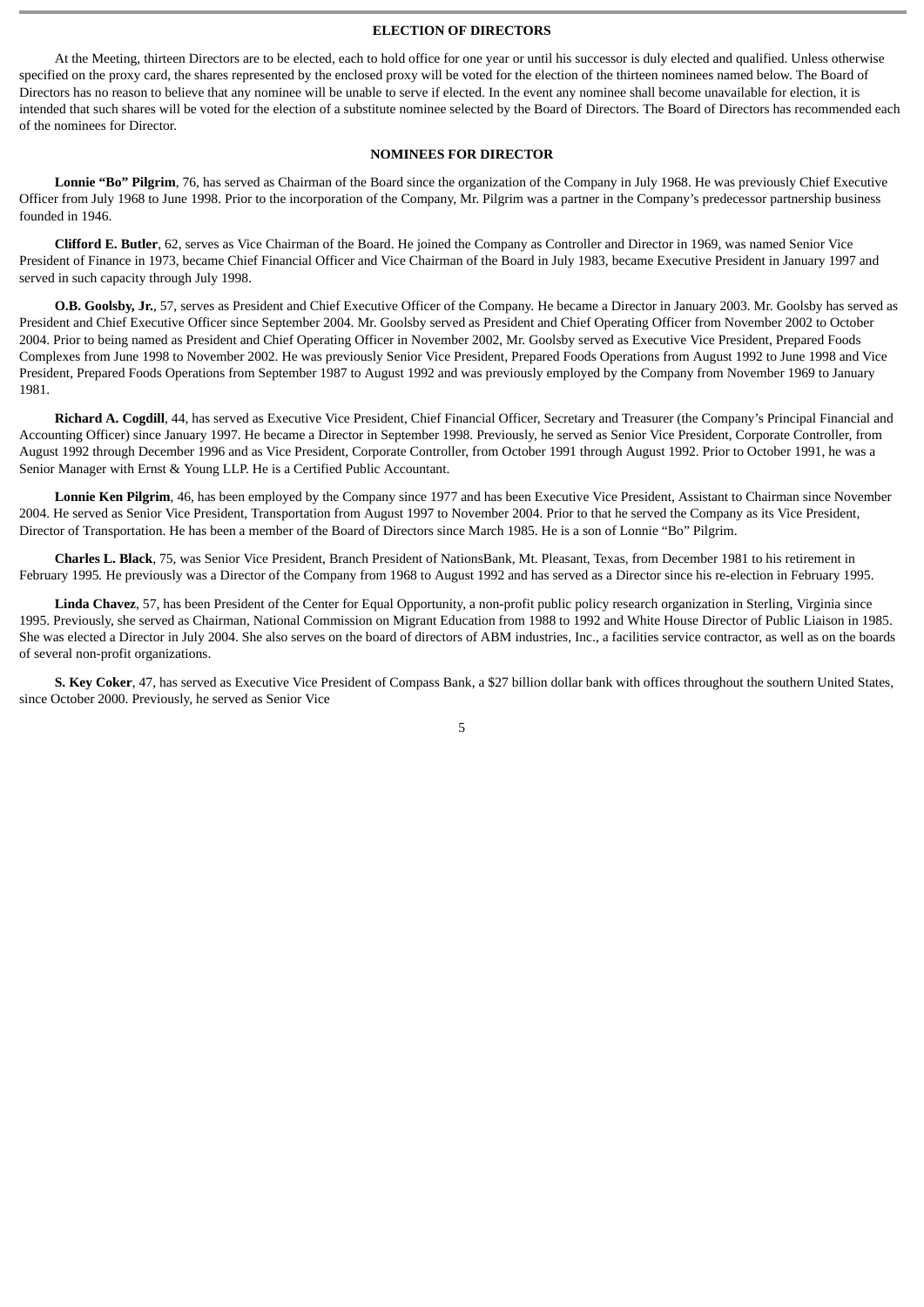President of Compass Bank from June 1995 through September 2000 and had been employed by Compass Bank since 1992. He is a career banker with 25 years of experience in banking. He was appointed a Director in September 2000, following the resignation of Robert Hilgenfeld on August 2, 2000.

**Keith W. Hughes**, 58, was elected a Director of the Company in September 2004. He was Chairman and CEO of Dallas-based Associates First Capital from 1994 to 2000 when it merged with Citigroup, and served as Associates First Capital's President and Chief Operating Officer from 1991 to 1994. Prior to joining Associates, he held various roles in the financial services industry working for Continental Illinois Bank in Chicago, Northwestern Bank in Minneapolis and Crocker Bank in San Francisco. Mr. Hughes also serves as a director of Carreker Corporation, a financial software and consulting organization; Texas Industries, Inc., a producer of steel, concrete and aggregate construction material; and Certegy Inc., a credit card and check authorization business. He is a former Vice Chairman and member of the Board of Directors of Citigroup. In Dallas, he serves on the board of the Children's Medical Center, and is a member of the Board of the University of Texas Southwestern Medical School Foundation.

**Blake D. Lovette**, 62, was appointed a director of the Company in November 2003. He has served as a consultant to companies serving the food industry and has been a private investor since July 2002. From 1998 to June 2002, he was President of ConAgra Poultry Company, a fully-integrated chicken processing business engaged in the production, processing, marketing and distribution of fresh and frozen chicken products. Mr. Lovette has served as a poultry company executive for many years. He was President and Chief Operating Officer of Valmac Industries from 1979 to 1985. From 1985 to 1988, Mr. Lovette led the Shenandoah Products Corporation operations of Perdue Farms. He was President and Chief Operating Officer of poultry operations of Holly Farms Corporation from 1988 to 1990, and was with the Lovette Company from 1990 to 1998.

**Vance C. Miller, Sr.**, 71, was elected a Director in September 1986. Mr. Miller has been Chairman of Vance C. Miller Interests, a real estate development company formed in 1977, and has served as the Chairman of the Board and Chief Executive Officer of Henry S. Miller Cos., a Dallas, Texas, real estate services firm, since 1991. Mr. Miller was appointed by the President of the United States to serve as Director of Fannie Mae from 1986 to 1989.

James G. Vetter, Jr., 70, has practiced law in Dallas, Texas, since 1966. He is a shareholder of the Dallas law firm of Godwin Gruber, P.C., and has served as general counsel and a Director since 1981. Mr. Vetter is a Board Certified-Tax Law Specialist and serves as a lecturer and author in tax matters.

**Donald L. Wass, Ph.D.**, 72, was elected a Director of the Company in May 1987. He has been President of the William Oncken Company of Texas, a time management consulting company, since 1970.

#### **Report of the Audit Committee**

The Audit Committee oversees the Company's accounting and financial reporting processes and the integrity of the Company's financial statements on behalf of the Board of Directors. Management has the primary responsibility for the financial statements and the reporting process, including the systems of internal controls. In fulfilling its oversight responsibilities, the committee reviewed and discussed the audited financial statements in the Annual Report with management, including a discussion of the quality, not just the acceptability, of the accounting principles, the reasonableness of significant judgments and the clarity of disclosures in the financial statements.

The committee reviewed with the independent auditors who are responsible for expressing an opinion on the conformity of those audited financial statements with generally accepted accounting principles, their judgments as to the quality, not just the acceptability, of the Company's accounting principles and such other matters as are required to be discussed with the committee under generally accepted auditing standards. In addition, the committee has discussed with the independent auditors the auditor's independence from management and the Company, and has received from the independent auditors the written disclosures and the letter from the independent auditors required by the Independence Standards Board.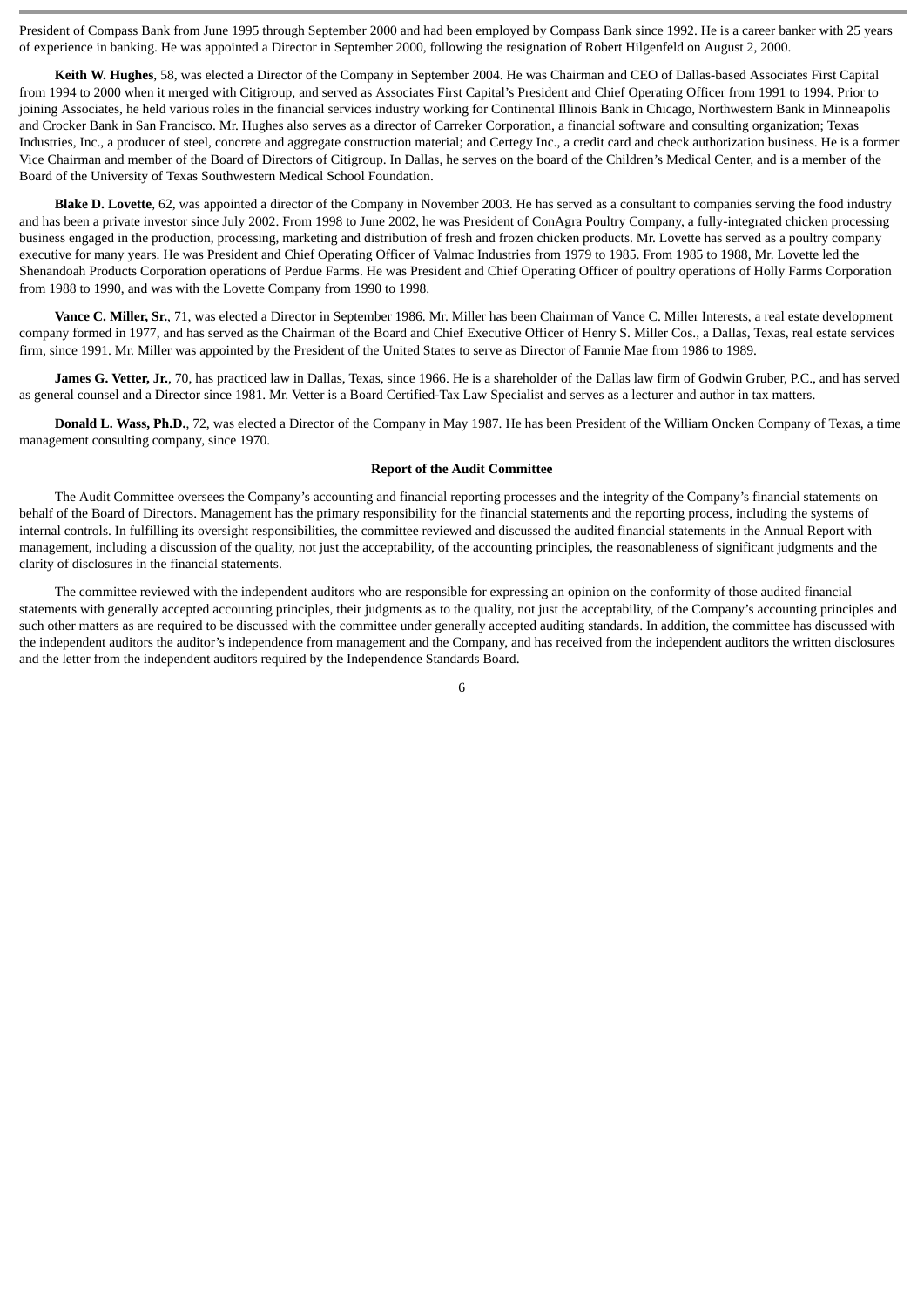The committee discussed with the Company's internal and independent auditors the overall scope and plans for their respective audits. The committee meets with the internal and independent auditors, with and without management present, to discuss the results of their examinations, their evaluations of the Company's internal controls and the overall quality of the Company's financial reporting. In reliance on the reviews and discussions referred to above, the committee recommended to the Board of Directors (and the Board has approved) that the audited financial statements be included in the Company's Annual Report on Form 10-K for the fiscal year ended October 2, 2004 for filing with the Securities and Exchange Commission. The committee has also recommended the selection of the Company's independent registered public accounting firm.

The members of the Audit Committee are independent as defined in Sections 303.01(B)(2)(a) and (3) of the New York Stock Exchange's listing standards and the Audit Committee otherwise meets the audit committee composition requirements of the New York Stock Exchange's listing standards.

#### *Audit Committee*

Vance C. Miller, Sr. Linda Chavez Keith Hughes

# **INDEPENDENT AUDITOR FEE INFORMATION**

# **Audit Fees**

Fees for audit services totaled approximately \$1,911,000 in fiscal 2004 and approximately \$1,455,000 in fiscal 2003, including fees associated with the annual audit, the reviews of the Company's quarterly reports on Form 10-Q, statutory audits required in Mexico, assistance with review of documents filed with the Securities and Exchange Commission, and accounting consultations during the audit.

# **Audit-Related Fees**

Fees for audit-related services totaled approximately \$416,000 in fiscal 2004 and approximately \$238,000 in fiscal 2003. Audit-related services principally include audit procedures performed to support the closing balance sheet for the Company's acquisition of the chicken division of ConAgra Foods, Inc., employee benefit plan audits, and, in 2003, due diligence in connection with the acquisition.

#### **Tax Fees**

Fees for tax services, including tax compliance, tax advice and tax planning, totaled approximately \$334,000 in fiscal 2004 and approximately \$69,000 in fiscal 2003.

# **All Other Fees**

Fees for all other services not included above totaled approximately \$20,000 in fiscal 2004 and approximately \$226,000 in fiscal 2003. All other fees principally include advisory services related to the Company's product recall and, in 2003, performance of a benchmarking study and performance of agreed upon procedures at the request of the audit committee.

The Audit Committee has pre-approved all audit and non-audit fees of the independent auditor during fiscal 2004.

#### **Pre-Approval Policies and Procedures**

In accordance with the Audit Committee Charter, the Audit Committee has established policies and procedures by which it approves in advance any audit and permissible non-audit services to be provided by the Company's independent auditors. Under these procedures, prior to the engagement of the independent auditor for pre-approved services, requests or applications for the auditors to provide services must be submitted to the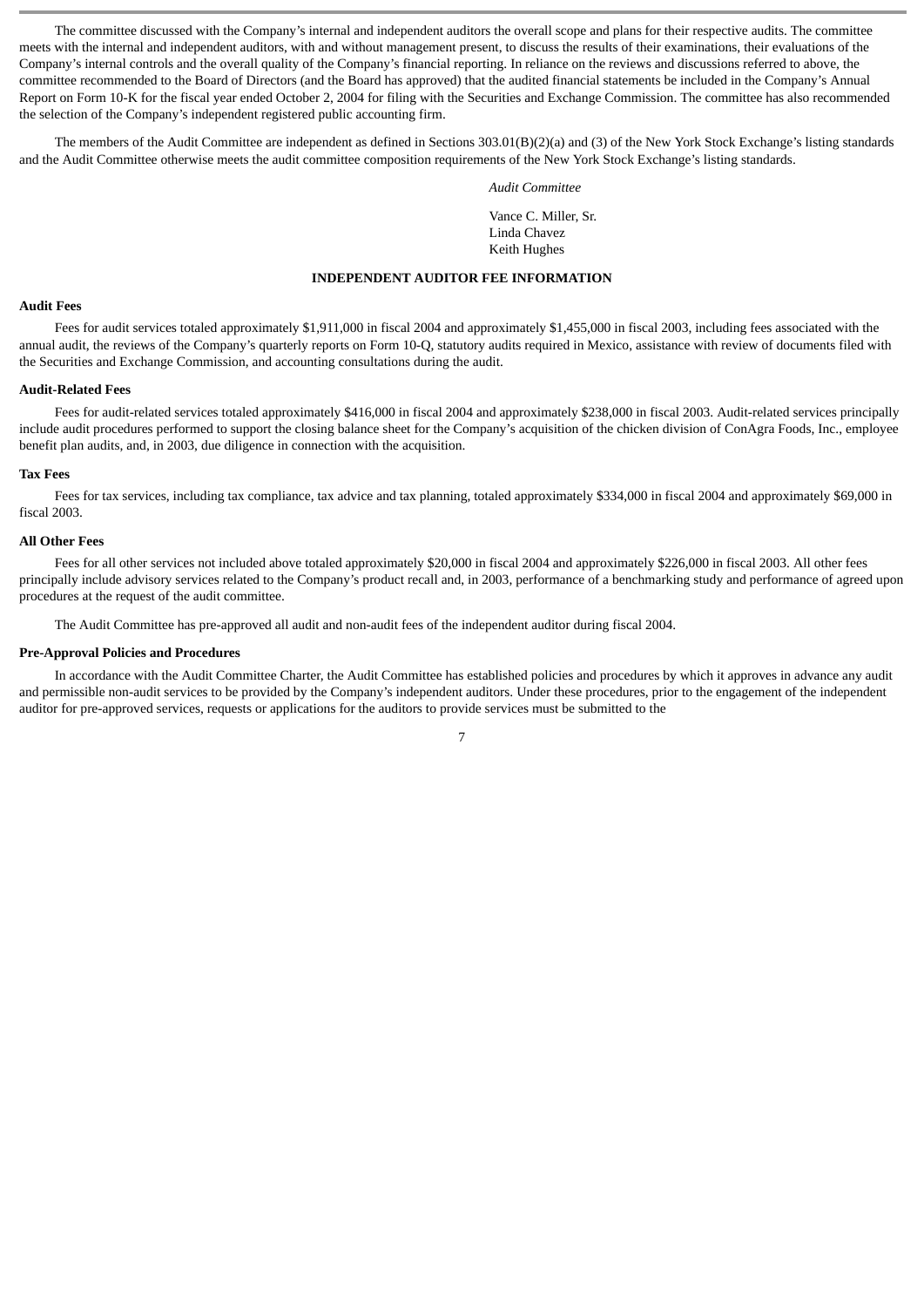Company's chief financial officer or his designee and the Audit Committee and must include a detailed description of the services to be rendered. The chief financial officer or his designee and the independent auditors must ensure that the independent auditors are not engaged to perform the proposed services unless those services are within the list of services that have received the Audit Committee's pre-approval and must cause the Audit Committee to be informed in a timely manner of all services rendered by the independent auditors and the related fees.

Requests or applications for the independent auditors to provide services that require additions or revisions to the fiscal 2005 pre-approval will be submitted to the Audit Committee (or any Audit Committee members who have been delegated pre-approval authority) by the chief financial officer or his designee. Each request or application must include:

- a recommendation by the chief financial officer (or designee) as to whether the Audit Committee should approve the request or application; and
- a joint statement of the chief financial officer (or designee) and the auditors as to whether, in their view, the request or application is consistent with the Securities and Exchange Commission's and the requirements for auditor independence of the Public Company Accounting Oversight Board ("PCAOB").

The Audit Committee also will not permit the auditors' engagement to provide any services to the extent that the Securities and Exchange Commission has prohibited the provision of those services by independent auditors, which generally include:

- bookkeeping or other services related to accounting records or financial statements;
- financial information systems design and implementation;
- appraisal or valuation services, fairness opinions or contribution-in-kind reports;
- actuarial services:
- internal audit outsourcing services:
- management functions;
- human resources;
- broker-dealer, investment adviser or investment banking services;
- legal services;
- expert services unrelated to the audit; and
- any service that the PCAOB determines not permissible.

The Audit Committee delegated authority to the Chairman, to:

- pre-approve any services proposed to be provided by the independent auditors and not already pre-approved or prohibited by this policy;
- increase any authorized fee limit for pre-approved services (but not by more than 30% of the initial amount that was pre-approved) before the Company or its subsidiaries engage the auditors to perform services for any amount in excess of the fee limit; and
- investigate further the scope, necessity or advisability of any services as to which pre-approval is sought.

The Chairman is required to report any pre-approval or fee increase decisions to the Audit Committee at the next committee meeting. The Audit Committee did not delegate to management any of the Audit Committee's authority or responsibilities concerning the auditors' services.

#### **Compensation Committee Interlocks and Insider Participation**

During fiscal 2004, the members of the Company's Compensation Committee were Lonnie "Bo" Pilgrim, Chairman of the Board of the Company, Vance C. Miller, Sr., Lonnie Ken Pilgrim, Executive Vice President, Assistant to Chairman of the Company, James G. Vetter, Jr., and Blake D. Lovette.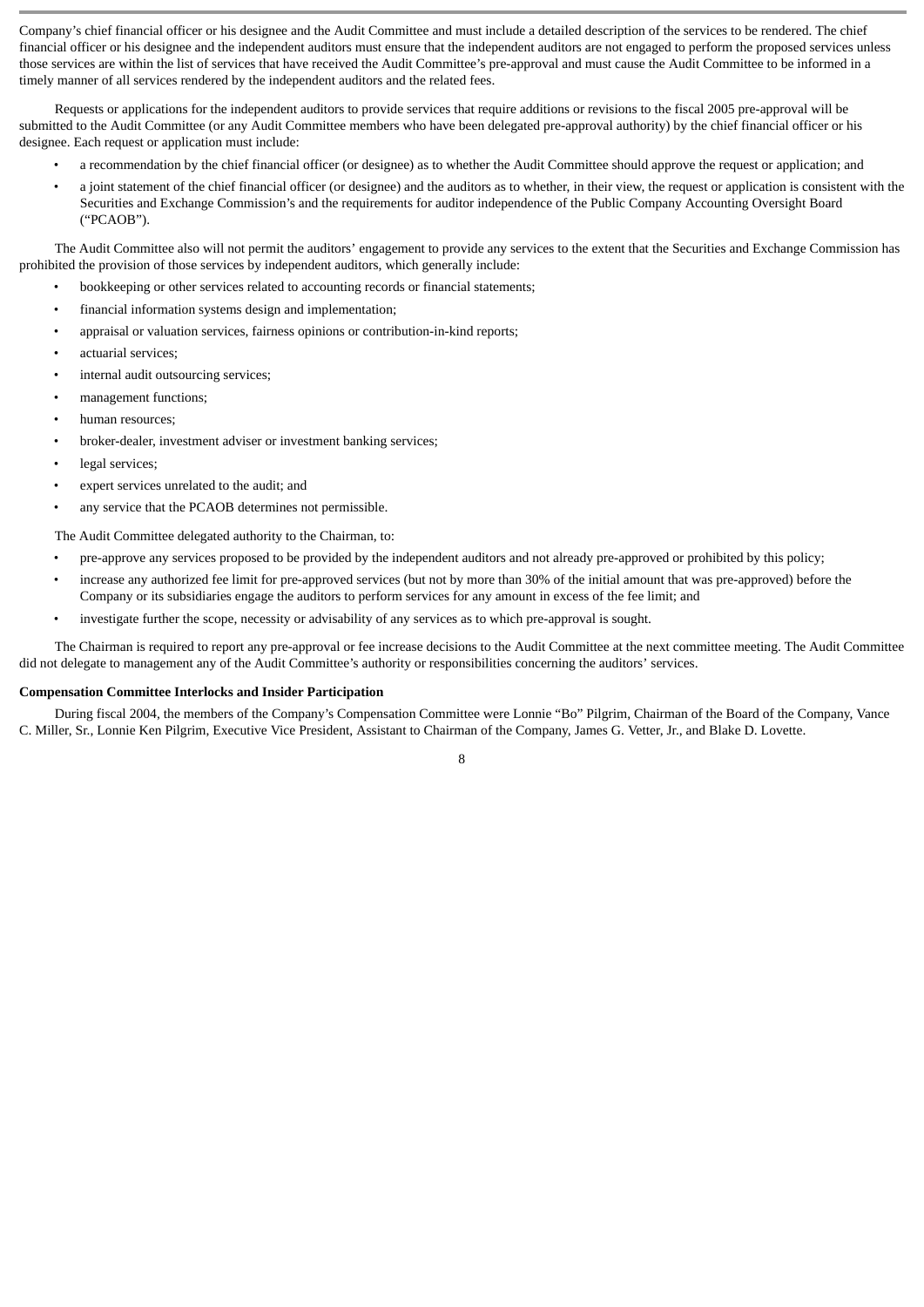The Company has been and continues to be a party to certain transactions with Lonnie "Bo" Pilgrim and a law firm affiliated with James G. Vetter, Jr. These transactions, along with all other transactions between the Company and affiliated persons, require the prior approval of the Audit Committee of the Board of Directors. Set forth below is a summary of these transactions:

At certain times during the year, Lonnie "Bo" Pilgrim purchases our live chickens and hens, feed inventory and veterinary and technical services during the grow-out process and then contracts with us to resell the birds at maturity. Chicks, feed and services are purchased from us for their fair market value, and we purchase the mature chickens from Mr. Pilgrim at a market-based formula price subject to a ceiling price calculated at Mr. Pilgrim's cost plus 2 percent. Additionally, we process the payroll for certain employees of Mr. Pilgrim and Pilgrim Poultry G.P. ("PPGP") as well as perform certain administrative bookkeeping services for Mr. Pilgrim's personal businesses. During fiscal 2004, we paid Mr. Pilgrim, doing business as PPGP, \$54,878,000 for chickens produced in his grow-out operations, and PPGP paid us \$53,481,000 for chicks, feed and services, including the payroll services described above. Lonnie "Bo" Pilgrim is the sole proprietor of PPGP.

PPGP also rents facilities to us for the production of eggs. On December 29, 2000, we entered into an agreement with PPGP to rent its egg production facilities for a monthly amount of \$62,500. During fiscal year 2004, we paid rental on the facilities of \$750,000 to PPGP. Our management believes that the terms of this agreement with PPGP are substantially similar to, and contain terms not less favorable to us than, agreements obtainable from unaffiliated parties.

We also maintain depository accounts with a financial institution of which Lonnie "Bo" Pilgrim is a major stockholder. Fees paid to this bank in fiscal 2004 are insignificant, and as of October 2, 2004, we had bank balances at this financial institution of approximately \$9.2 million.

Since 1985, we have leased an airplane from Lonnie "Bo" Pilgrim under a lease agreement which provides for monthly lease payments of \$33,000 plus operating expenses, which terms our management believes to be substantially similar to those obtainable from unaffiliated parties. During fiscal 2004 we had lease expenses of \$396,000 and operating expenses of \$190,560 associated with the use of this airplane.

Historically, much of our debt has been guaranteed by our major stockholders. In consideration of such guarantees, we have paid such stockholders a quarterly fee equal to .25% of the average aggregate outstanding balance of such guaranteed debt. During fiscal 2004, we paid \$2,634,000 to Pilgrim Interests, Ltd., an affiliate of Lonnie "Bo" Pilgrim.

Certain members of the family of Lonnie "Bo" Pilgrim are employed by us, including his son, Lonnie Ken Pilgrim, a Director and our Executive Vice President, Assistant to Chairman, his son, Pat Pilgrim, our Director of Special Projects, and his daughter, Greta Pilgrim-Owens, our Vice President Consumer Communication, who received total compensation in fiscal 2004 of \$282,721, \$281,941 and \$288,824, respectively.

Godwin Gruber, P.C., represents us in connection with a variety of legal matters. James G. Vetter, Jr., is a Director of the Company and is a shareholder of Godwin Gruber, P.C. During fiscal 2004, we paid Godwin Gruber, P.C., legal fees of \$49,684 in connection with such matters.

We have entered into chicken grower contracts involving farms owned by certain of our officers, providing the placement of Pilgrim's Pride-owned flocks on their farms during the grow-out phase of production. These contracts are on terms substantially the same as contracts entered into by the Company with unaffiliated parties and can be terminated by either party upon completion of the grow-out of each flock. The aggregate amount paid by us to Lonnie "Bo" Pilgrim under these grower contracts during fiscal 2004 was \$226,883.

Pat Pilgrim sold grain on market terms and provided hauling services to the Company for which he was paid \$428,867. These transactions have terms substantially the same as contracts entered into by the Company with unaffiliated parties.

 $\alpha$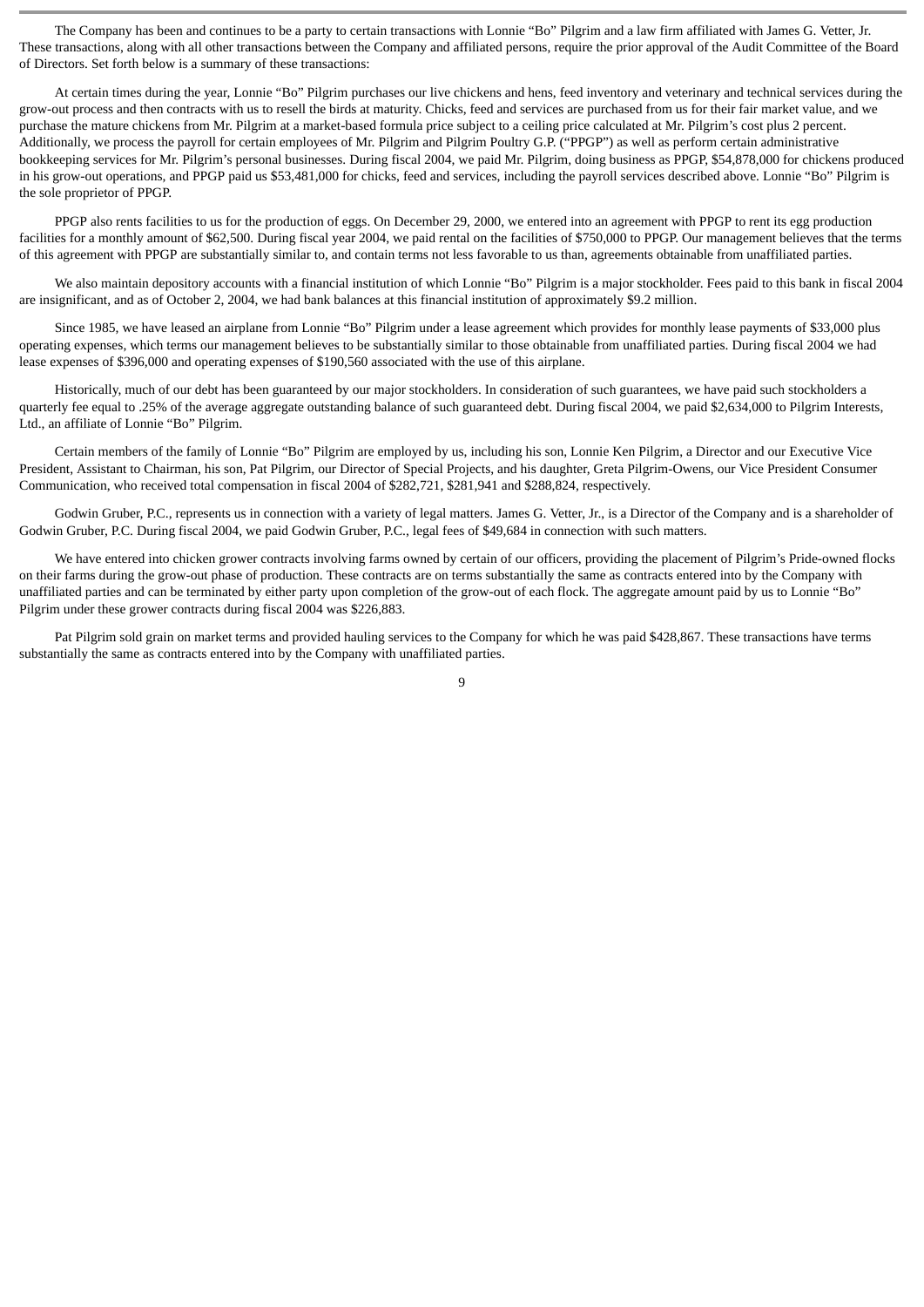# **EXECUTIVE COMPENSATION**

The following table sets forth a summary of compensation paid to the Company's Chief Executive Officer and the other persons serving as executive officers during fiscal 2004. See "Compensation Committee Interlocks and Insider Participation" above and "Certain Transactions" below for a discussion of transactions with the Company's Directors and executive officers.

# **Summary Compensation Table**

|                                                                                                               | <b>Annual Compensation</b> |                                       |                                   |                                   |                                 |
|---------------------------------------------------------------------------------------------------------------|----------------------------|---------------------------------------|-----------------------------------|-----------------------------------|---------------------------------|
| <b>Name and Principal Position</b>                                                                            | <b>Fiscal</b><br>Year      | Salary                                | <b>Bonus</b>                      | Other<br>Annual<br>Compensation   | All<br>Other<br>Compensation(1) |
| Lonnie "Bo" Pilgrim<br>Chairman of the Board                                                                  | 2004<br>2003<br>2002       | \$1,189,588<br>1,071,200<br>1,071,200 | \$1,437,218<br>586,640<br>476,841 | \$<br>71,007<br>59,196<br>119,913 | \$<br>6,240<br>28,543<br>70,126 |
| O. B. Goolsby, Jr.<br>President and Chief Executive Officer                                                   | 2004<br>2003<br>2002       | 492,115<br>373,577<br>222,664         | 648,978<br>301,325<br>115,062     | 19,834<br>12,455<br>6,286         | 2,354<br>2,649<br>4,128         |
| Clifford E. Butler<br>Vice Chairman of the Board                                                              | 2004<br>2003<br>2002       | 407,234<br>388,921<br>388,868         | 535,231<br>183,640<br>111,133     | 14,770<br>12,544<br>12,661        | 2,954<br>3,009<br>2,763         |
| Richard A. Cogdill<br><b>Executive Vice President,</b><br>Chief Financial Officer,<br>Secretary and Treasurer | 2004<br>2003<br>2002       | 394,604<br>324,873<br>318,092         | 520,263<br>350,000<br>300,000     | 18,613<br>8,480<br>9,027          | 18,613<br>927<br>1,669          |

(1) Includes the following items of compensation:

a. Company's contributions to the named individual under its 401(k) Salary Deferral Plan in the following amounts: Lonnie "Bo" Pilgrim, \$0 (2004), \$26 (2003), \$52 (2002); O.B. Goolsby, Jr., \$168 (2004), \$338 (2003), \$312 (2002); Clifford E. Butler, \$189 (2004), \$324 (2003), \$312 (2002); and Richard A. Cogdill, \$273 (2004), \$334 (2003), \$312 (2002).

b. Section 79 income to the named individual due to group term life insurance in excess of \$50,000 in the following amounts: Lonnie "Bo" Pilgrim, \$6,240 (2004), \$28,517 (2003), \$70,074 (2002); O.B. Goolsby, Jr., \$2,186 (2004), \$2,409 (2003), \$3,816 (2002); Clifford E. Butler, \$2,766 (2004), \$2,685 (2003), \$2,451 (2002); and Richard A. Cogdill, \$397 (2004), \$593 (2003), \$1,357 (2002).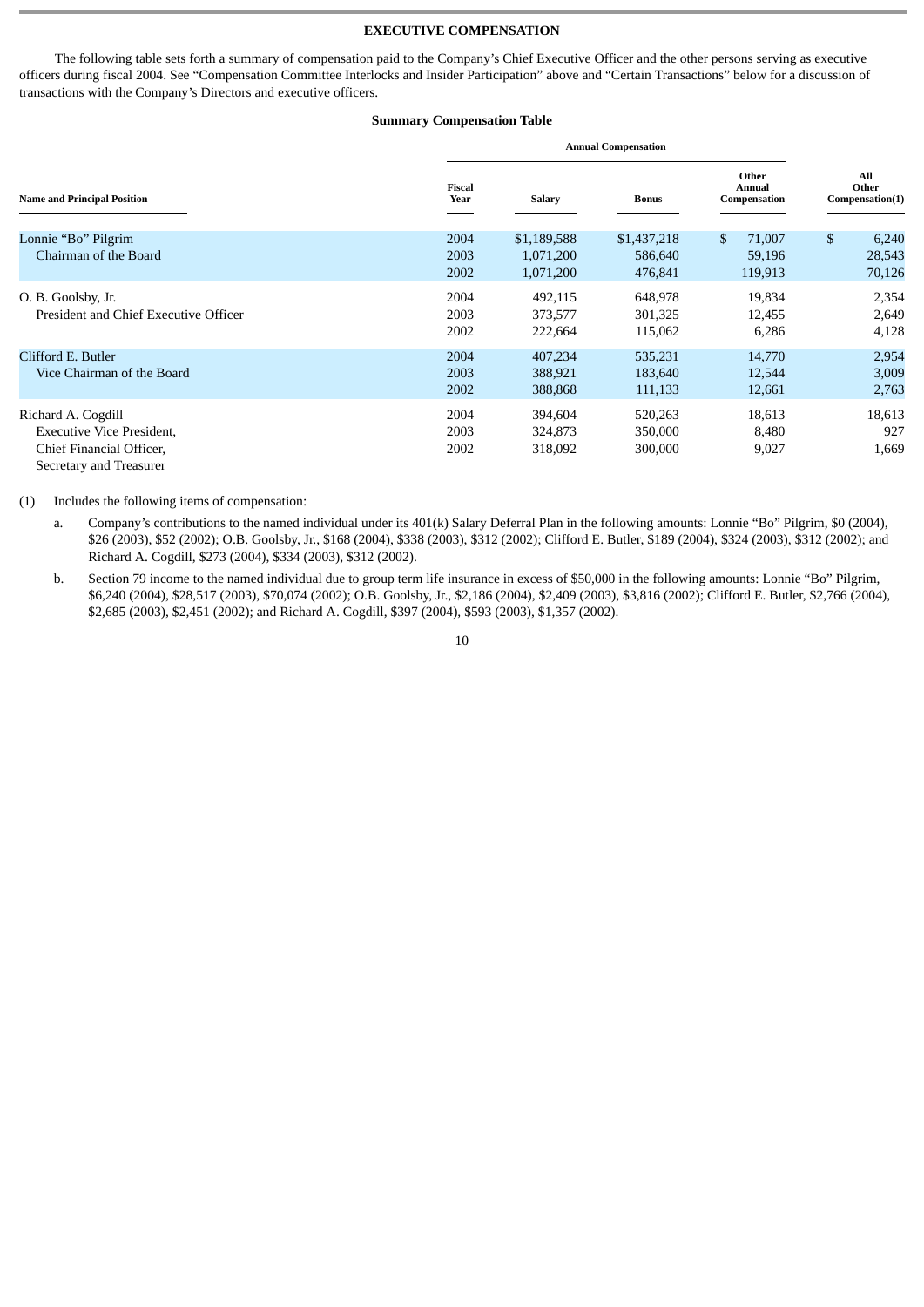# **Directors' Fees**

The Company pays its Directors who are not employees of the Company \$6,000 per meeting attended in person, plus expenses, and Directors who are not employees of the Company also receive \$2,500 and \$1,250 per telephonic meeting that they participate in that lasts at least 45 minutes or less than 45 minutes, respectively. Additionally, the Company pays the members of the Audit Committee \$4,000 for each Audit Committee meeting attended in person, plus expenses, and \$2,500 and \$1,250 per telephonic Audit Committee meeting that they participate in that lasts at least 45 minutes or less than 45 minutes, respectively.

# **Report of Compensation Committee**

The Compensation Committee establishes executive compensation and oversees the administration of the bonus plan for key members of management and the Company's employee benefit plans.

The following is a report submitted by the Compensation Committee members in their capacity as the Board's Compensation Committee, addressing the Company's compensation policy as it related to the named executive officers for fiscal 2004.

#### **Performance Measures**

The Compensation Committee's establishment of annual executive compensation is a subjective process in which the Committee considers many factors, including the Company's performance as measured by earnings for the year, each executive's specific responsibilities, the contribution to the Company's profitability by each executive's specific areas of responsibility, the level of compensation believed necessary to motivate and retain qualified executives and the executive's length of time with the Company.

#### **Fiscal Compensation**

For fiscal 2004, the Company's executive compensation program consisted of (a) base salary, (b) the bonus plan described below, (c) Company contributions to the Company's 401(k) salary deferral plan which are made up of mandatory contributions of one dollar per week and matching contributions of up to five dollars per week and additional matching contributions of up to four percent of an executive's compensation subject to an overall Company contribution limit of five percent of domestic income before taxes and (d) Company contributions to the Senior Executive Bonus Plan in an amount equal to 33 1/3% of the officers' payroll deduction under the plan, which deductions are limited to 7 1/2% of the officer's base salary, overtime pay and bonuses.

In establishing the fiscal 2004 compensation for Lonnie "Bo" Pilgrim, the Company's Chairman of the Board, the Compensation Committee adjusted Mr. Pilgrim's annual base salary to \$1,189,588 to reflect changes in the cost of living. Mr. Pilgrim's bonus for fiscal 2004 consisted of a bonus of \$1,437,218. Mr. Pilgrim's bonus for fiscal 2004 consisted of a bonus awarded pursuant to the bonus plan discussed below.

In establishing the fiscal 2004 compensation for O.B. Goolsby, Jr., the Company's President and Chief Executive Officer, the Compensation Committee adjusted Mr. Goolsby's annual base salary to \$492,115 based on the factors described above and to reflect changes in the cost of living. Mr. Goolsby's bonus for fiscal 2004 consisted of a bonus of \$648,978. Mr. Goolsby's bonus for fiscal 2004 consisted of a bonus awarded pursuant to the bonus plan discussed below.

The Company's objective is to obtain financial performance that achieves increased return on equity, sales volume, earnings per share and net income. The Compensation Committee believes that linking executive compensation to corporate performance results in a better alignment of compensation with corporate goals and stockholder interests.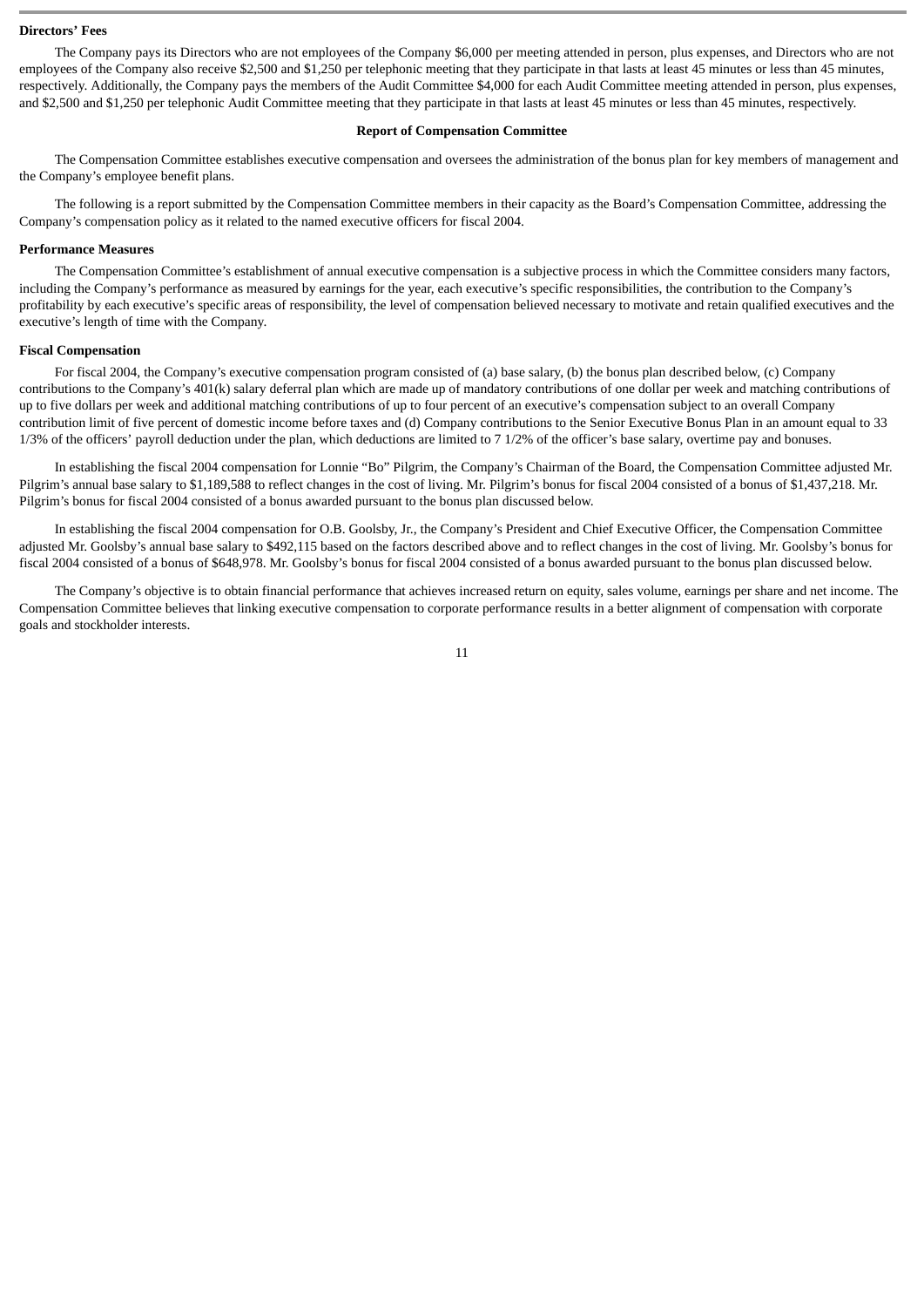The Company's Senior Executive Performance Bonus Plan (the "Plan") provides for five percent of the Company's U.S. income before income taxes to be allocated among certain key members of management. Such amount is allocated among all plan participants based upon the ratio of each participant's eligible salary to the aggregate salaries of all participants and the number of months of the fiscal year the participant was approved for participation. The Plan also provides for a Subcommittee to administer the plan provisions dealing with certain designated Section 162(m) participants, currently Mr. Lonnie "Bo" Pilgrim. The Compensation Committee retains the right, in its sole discretion, to reduce, increase or eliminate, prior to payment thereof, the amount of any bonus that would otherwise be due under the Plan to non-Section 162(m) participants, and the Compensation Subcommittee retains these same rights, except for the right to increase bonus amounts, for designated Section 162(m) participants. Participants may generally be added or removed from the plan at the discretion of the Compensation Committee. Participants must continue to be employed by the Company on January 1 following the end of a fiscal year in order to be paid a bonus with respect to that year. Bonuses are typically paid during the January following the fiscal year with respect to which the bonus has been granted.

*Compensation Committee*

Lonnie "Bo" Pilgrim Vance C. Miller, Sr. Lonnie Ken Pilgrim James G. Vetter, Jr. Blake D. Lovette

*Compensation Subcommittee*

Charles L. Black Vance C. Miller, Sr.

The Compensation Committee Report, the Audit Committee Report, the Audit Committee Charter, references to the independence of directors, and the Stock Performance Graph are not deemed to be "soliciting material" or "filed " with the Securities and Exchange Commission, are not subject to the liabilities of Section 18 of the Securities Exchange Act of 1934, as amended (the "Exchange Act"), and shall not be deemed incorporated by reference into any of the filings previously made or made in the future by our company under the Exchange Act or the Securities Act of 1933, as amended (except to the extent our company specifically incorporates any such information into a document that is filed).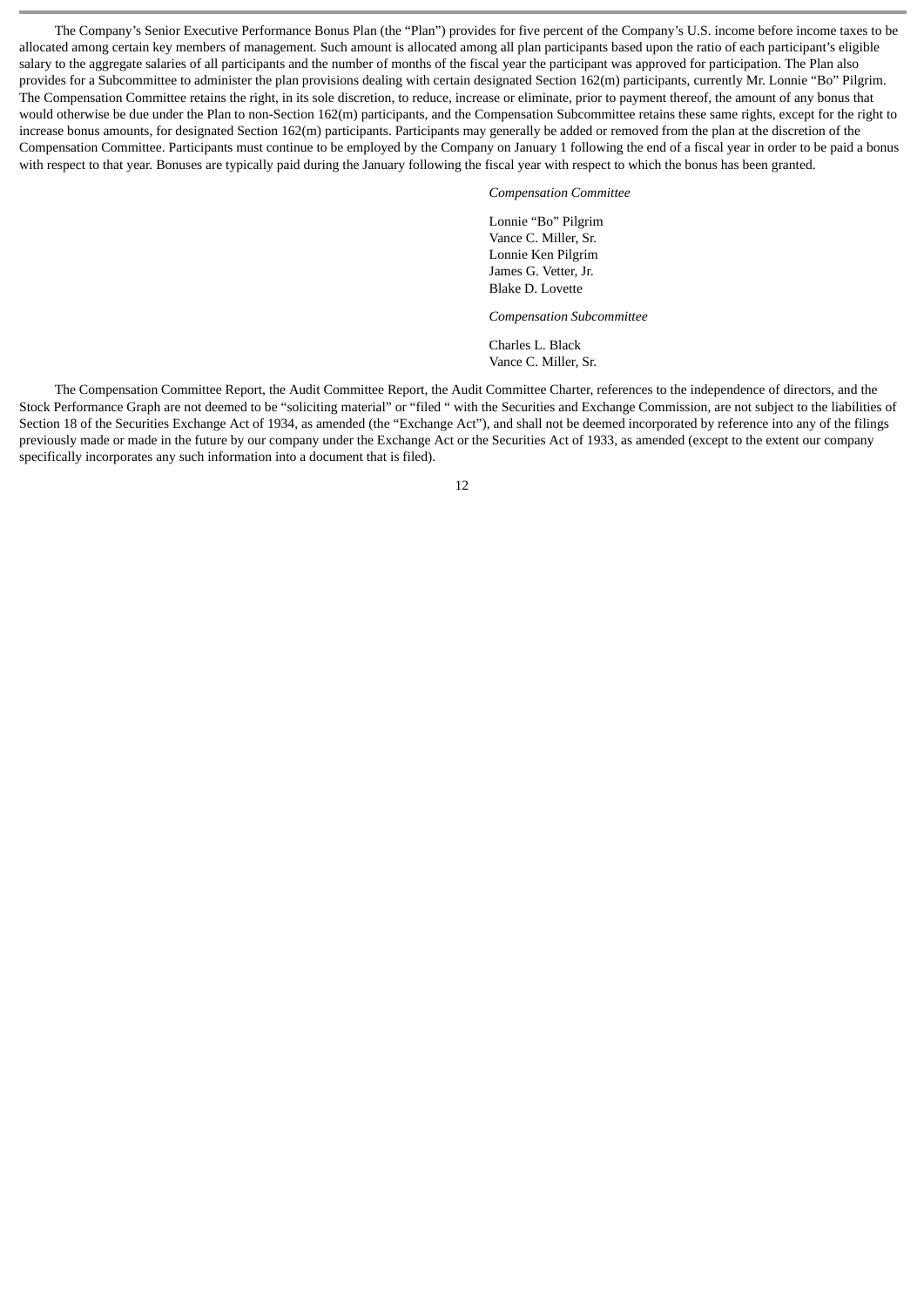# **COMPANY PERFORMANCE**

The following graphs compare the performance of the Company with that of the Russell 2000 composite index, a new group of peer companies and an old peer group of companies with the investment weighted on market capitalization. The total cumulative return on investment (change in the year-end stock price plus reinvested dividends) for each of the periods for the Company, the Russell 2000 composite index and the peer groups is based on the stock price or composite index at the end of fiscal 1999.

The first graph covers the period from October 2, 1999 through November 20, 2003, the last date on which the Company's Class A and Class B shares traded on the New York Stock Exchange prior to reclassification into a single new class of shares of common stock. The second graph covers the period from November 21, 2003 through October 2, 2004 and shows the performance of the Company's single class of common stock.

The third graph covers the five fiscal year period ending October 2, 2004 and shows the performance of the Company's Class A and Class B shares after giving effect to the reclassification into the Company's single class of common stock on November 21, 2003, based on a one to one exchange ratio.



\* \$100 invested on 10/02/99 in stock or index including reinvestment of dividends.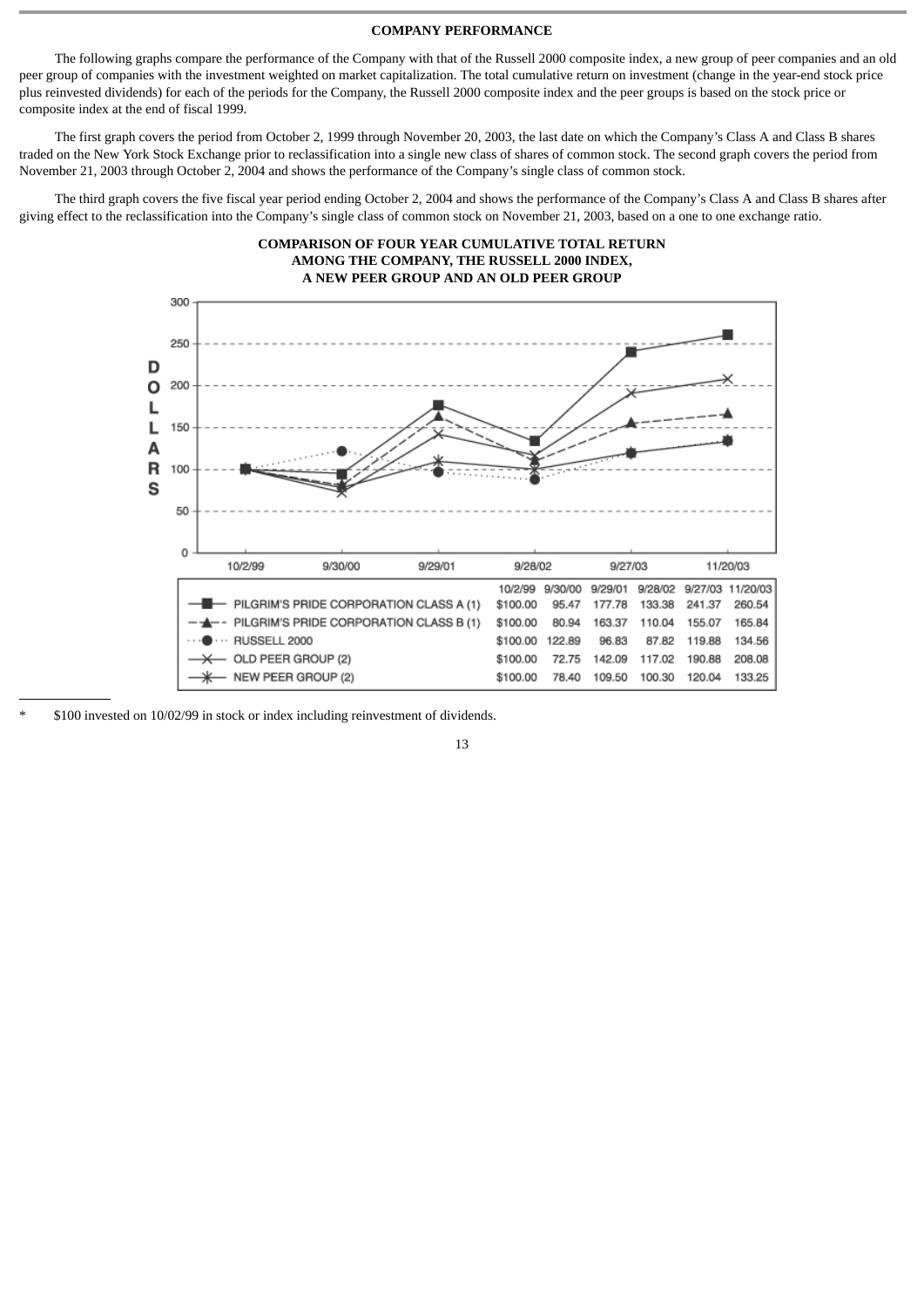

\* \$100 invested on 11/21/03 in stock or index including reinvestment of dividends.

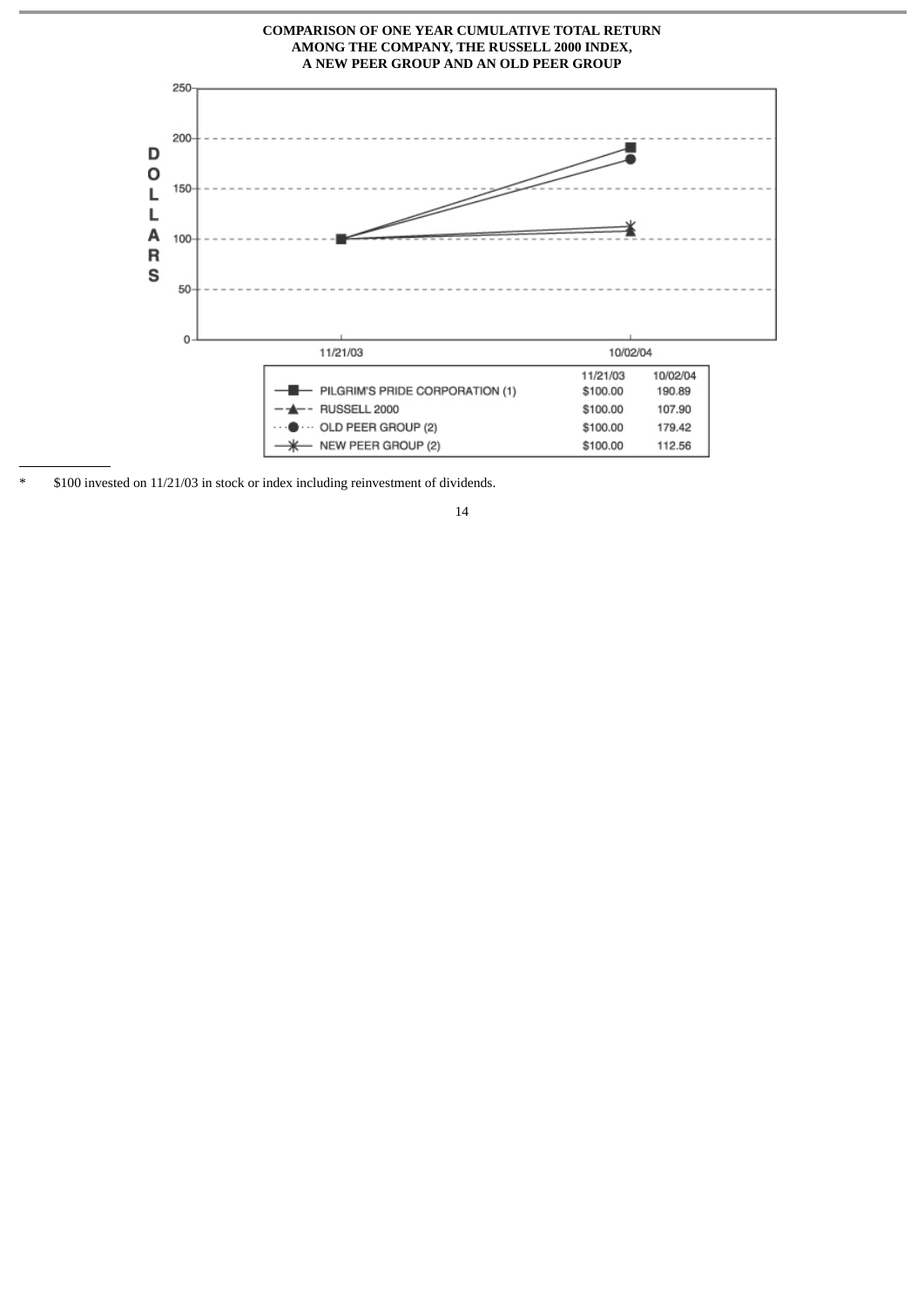

\* \$100 invested on 10/02/99 in stock or index including reinvestment of dividends.

- (1) On November 21, 2003, each share of the Company's then outstanding Class A common stock and Class B common stock was reclassified into one share of new common stock, which is now the only authorized class of the Company's common stock. The Company's common stock is listed on the New York Stock Exchange under the symbol "PPC."
- (2) Companies in the new peer group index include Hormel Foods Corporation, Smithfield Foods, Inc., Tyson Foods, Inc., Sanderson Farms, Inc. and Cagle's, Inc. In prior years, the Company used a peer group index comprising of Sanderson Farms, Inc., Cagle's, Inc. and the Company. The Company believes it is appropriate to expand its peer group index because the businesses of the companies comprising the new peer group index are collectively of a more comparable nature, scale and market capitalization relative to the Company.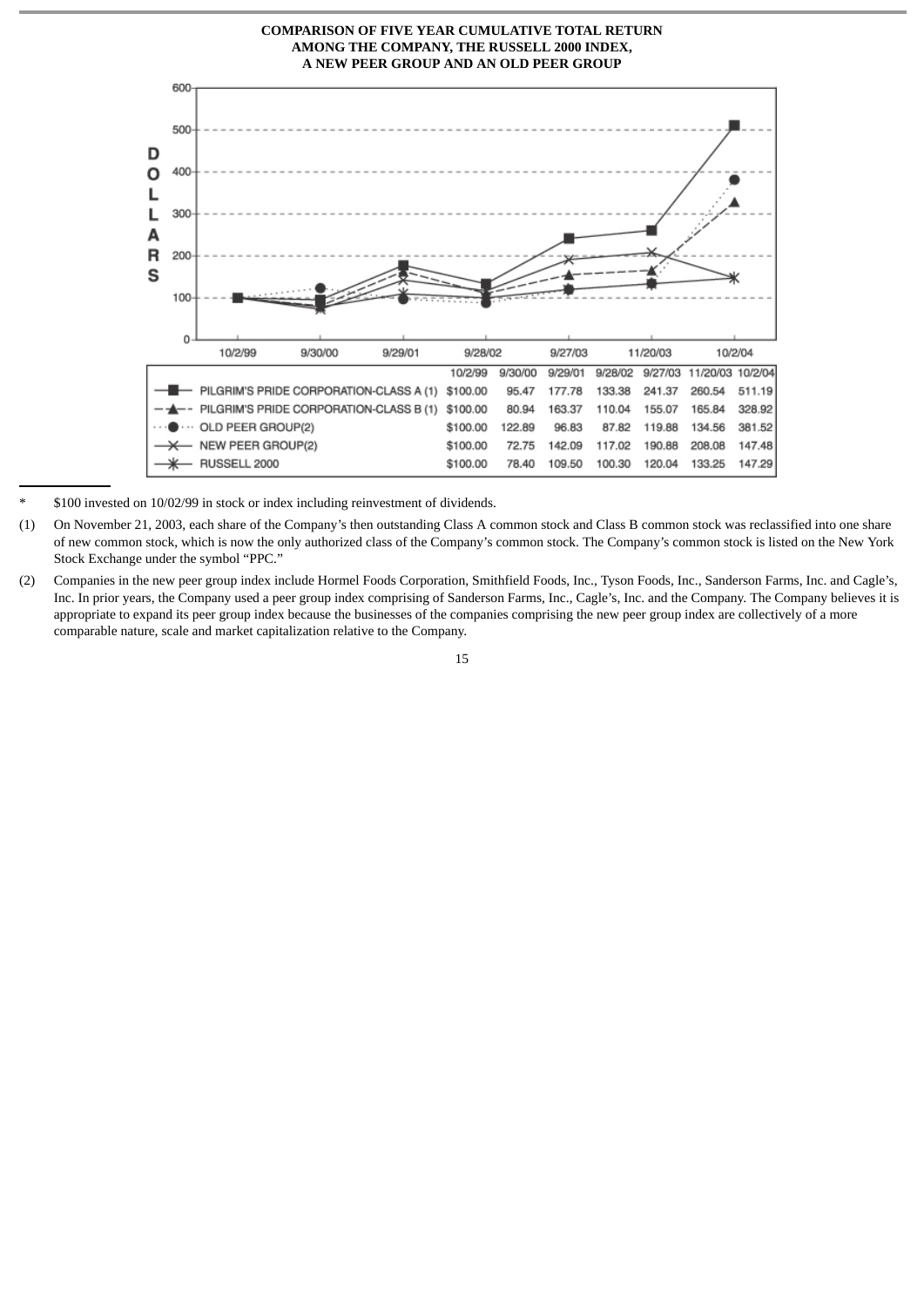# **CERTAIN TRANSACTIONS**

The Company has been and continues to be a party to certain transactions with Lonnie "Bo" Pilgrim, its Chairman, Clifford E. Butler, its Vice Chairman, O.B. Goolsby, its President and Chief Executive Officer, and a law firm affiliated with James G. Vetter, Jr., one of its Directors. These transactions, along with all other transactions between the Company and affiliated persons, require the prior approval of the Audit Committee of the Board of Directors, and the Audit Committee has approved each of these transactions.

The Company has entered into chicken grower contracts involving farms owned by certain of its officers, providing the placement of the Company'sowned flocks on their farms during the grow-out phase of production. These contracts are on terms substantially the same as contracts entered into by the Company with unaffiliated parties and can be terminated by either party upon completion of the grow-out of each flock. The aggregate amounts paid by the Company to its current officers under these grower contacts during fiscal 2004 were as follows: Lonnie "Bo" Pilgrim, \$226,883, Clifford E. Butler, \$330,291 and O.B. Goolsby, Jr., \$66,170.

The Company also employs Clifford E. Butler's son, Shane Butler, our Vice President Prepared Foods, Mt. Pleasant and Waco, who was paid total compensation of \$174,628 in fiscal 2004 and O.B. Goolsby's daughter, Melissa Goolsby, Sales Field Service Representative, who was paid total compensation of \$36,371 in fiscal 2004.

See "Compensation Committee Interlocks and Insider Participation," which is incorporated herein by reference, for a discussion of the Company's transactions with Lonnie "Bo" Pilgrim and James G. Vetter, Jr.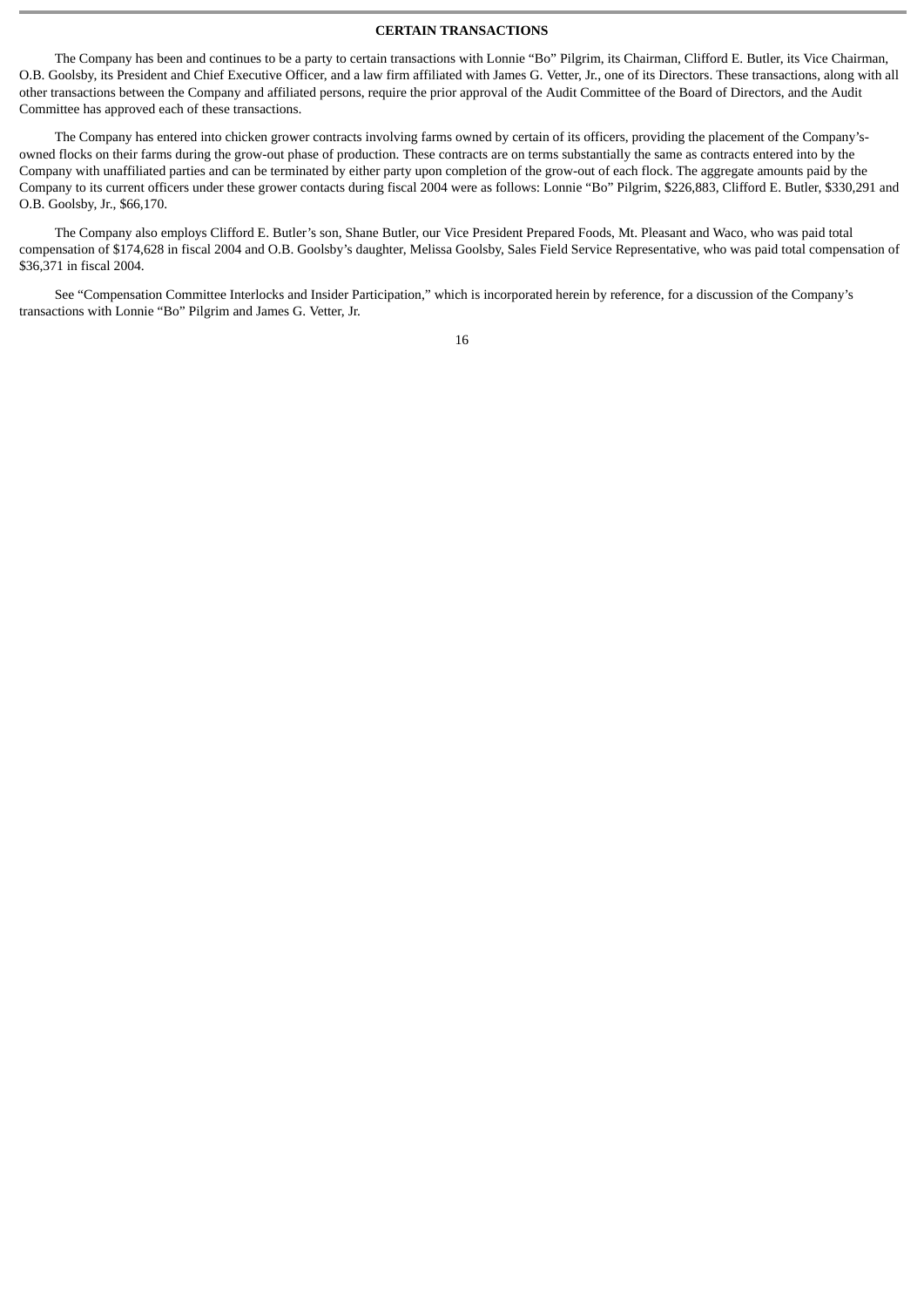# **SECURITY OWNERSHIP**

The following table sets forth, as of November 24, 2004 (except as otherwise noted), certain information with respect to the beneficial ownership of the Company's common stock by (a) each stockholder beneficially owning more than 5% of the Company's outstanding common stock; (b) each Director and Director nominee of the Company who is a stockholder of the Company; (c) each of the executive officers listed in the executive compensation table who is a stockholder of the Company; and (d) all executive officers and Directors of the Company as a group.

| <b>Name of Beneficial Owner</b>                                 | <b>Amount and</b><br>Nature of<br><b>Beneficial</b><br>Ownership of<br>Common<br>Stock | Percent of<br>Outstanding<br>Common<br><b>Stock</b> | Percent of<br><b>Voting</b><br>Power |
|-----------------------------------------------------------------|----------------------------------------------------------------------------------------|-----------------------------------------------------|--------------------------------------|
| Pilgrim Interests, Ltd.(a)                                      | 22,118,077                                                                             | 33.2%                                               | 62.3%                                |
| 110 South Texas Street                                          |                                                                                        |                                                     |                                      |
| Pittsburg, Texas 75686                                          |                                                                                        |                                                     |                                      |
| Lonnie "Bo" Pilgrim $(a)(b)(c)(d)$                              | 25,351,225                                                                             | 38.1%                                               | 62.3%                                |
| 110 South Texas Street                                          |                                                                                        |                                                     |                                      |
| Pittsburg, Texas 75686                                          |                                                                                        |                                                     |                                      |
| Lonnie Ken Pilgrim(a)(b)(c)(d)(e)                               | 22,851,377                                                                             | 34.3%                                               | 62.3%                                |
| 110 South Texas Street                                          |                                                                                        |                                                     |                                      |
| Pittsburg, Texas 75686                                          |                                                                                        |                                                     |                                      |
| ConAgra Foods, Inc.(f)                                          | 25,443,054                                                                             | 38.2%                                               | 4.3%                                 |
| One ConAgra Drive                                               |                                                                                        |                                                     |                                      |
| Omaha, Nebraska 68102                                           |                                                                                        |                                                     |                                      |
| Dimensional Fund Advisors Inc.(g)                               | 2,533,319                                                                              | 3.8%                                                | 8.5%                                 |
| 1299 Ocean Avenue, 11th Floor                                   |                                                                                        |                                                     |                                      |
| Santa Monica, California 90401                                  |                                                                                        |                                                     |                                      |
| Wellington Management Company LLP(h)                            | 1,928,850                                                                              | 2.9%                                                | 6.5%                                 |
| 75 State Street                                                 |                                                                                        |                                                     |                                      |
| Boston, Massachusetts 02109                                     |                                                                                        |                                                     |                                      |
| Clifford E. Butler(d)                                           | 115,428                                                                                | (i)                                                 | (i)                                  |
| O.B. Goolsby, Jr.(d)                                            | 25,252                                                                                 | (i)                                                 | (i)                                  |
| Richard A. Cogdill(d)                                           | 43,494                                                                                 | (i)                                                 | (i)                                  |
| Charles L. Black                                                | 500                                                                                    | (i)                                                 | (i)                                  |
| <b>Linda Chavez</b>                                             |                                                                                        |                                                     |                                      |
| S. Key Coker                                                    |                                                                                        |                                                     |                                      |
| Keith W. Hughes                                                 | 1,000                                                                                  | (i)                                                 | (i)                                  |
| <b>Blake D. Lovette</b>                                         |                                                                                        |                                                     |                                      |
| Vance C. Miller, Sr.                                            | 2,000                                                                                  | (i)                                                 | (i)                                  |
| James G. Vetter, Jr.                                            | 3,425                                                                                  | (i)                                                 | (i)                                  |
| Donald L. Wass, Ph.D                                            | 450                                                                                    | (i)                                                 | (i)                                  |
| All executive officers and Directors as a group (13 persons)(a) | 26,100,895                                                                             | 39.2%                                               | 62.9%                                |

(a) Pilgrim Interests, Ltd., Lonnie "Bo" Pilgrim and Lonnie Ken Pilgrim own or control 22,118,077 (33.2%), 25,351,225 (38.1%) and 22,851,377 (34.3%) shares of the Company's common stock, which represents 74.3%, 85.2% and 76.8%, respectively, of the voting power of the Company's common stock. However, pursuant to a Voting Agreement, dated as of November 18, 2003, by and between Pilgrim Interests, Ltd.,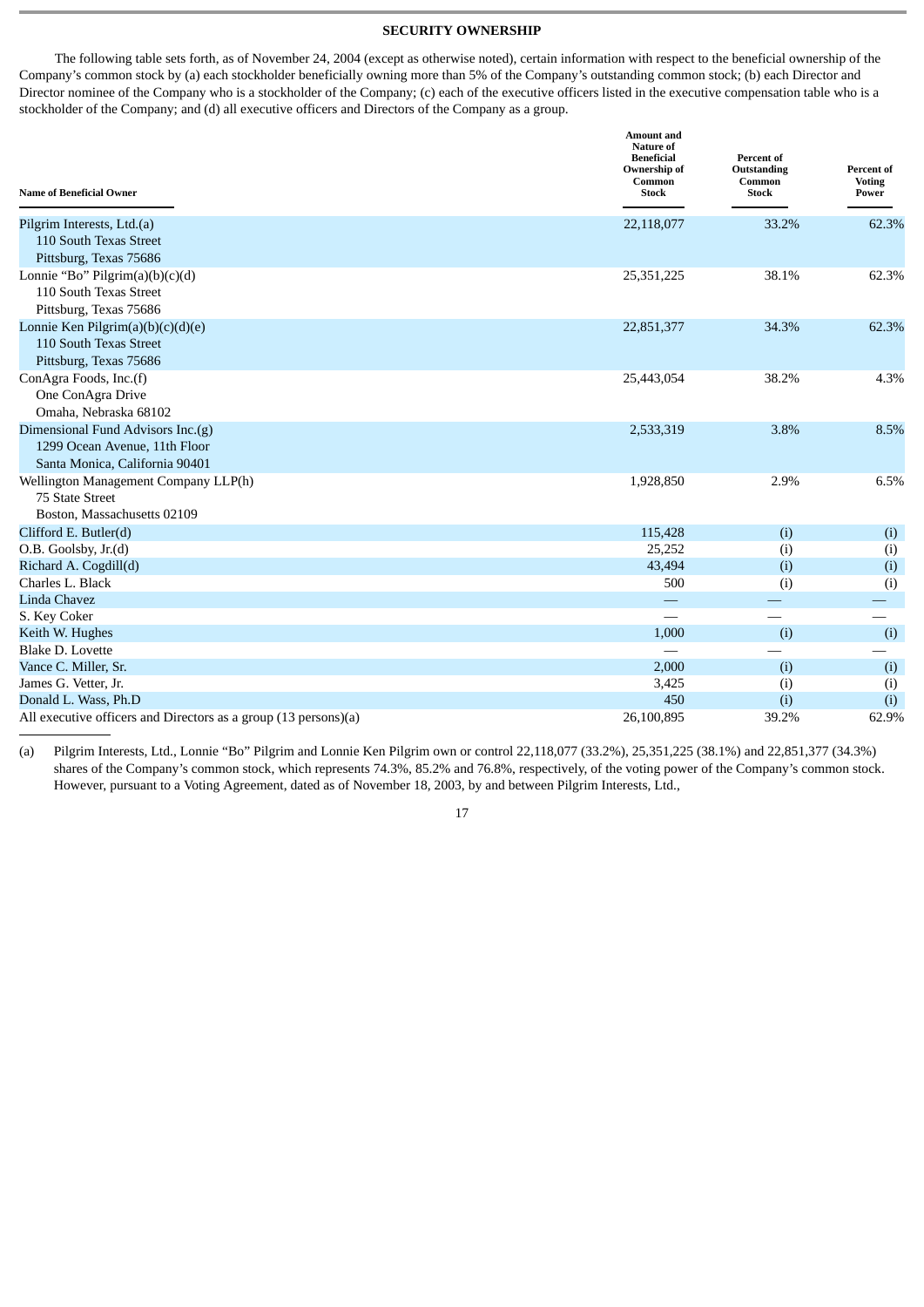Pilgrim Family Trust I, Pilgrim Family Trust II, PFCP, Ltd., Lonnie Jaggers Pilgrim Minority Trust, Greta Gail Pilgrim Minority Trust, Lonnie A. Pilgrim, Patricia R. Pilgrim, Lonnie K. Pilgrim and Donna G. Pilgrim and the Company, whenever these stockholders directly or indirectly own or control (of record or beneficially) shares of the Company's common stock that would provide for more than 62.25% of the Company's Total Voting Power they will vote their shares in excess of that percentage of the Total Voting Power in the same proportion as the votes cast by all other holders of the Company's common stock. Total Voting Power means the total number of votes that may be cast in the election of directors in respect of the Company's common stock at any meeting of stockholders if all common stock of the Company entitled to vote thereat was represented and voted to the fullest extent possible at such meeting.

- (b) Includes 22,118,077 shares of common stock held of record by Pilgrim Interests, Ltd., a limited partnership formed by Mr. Lonnie "Bo" Pilgrim's family, 68,013 shares of common stock held of record by PFCP, Ltd., another limited partnership formed by Mr. Lonnie "Bo" Pilgrim's family, 90,580 shares of common stock held of record by Pilgrim Family Trust I, an irrevocable trust for the benefit of Lonnie "Bo" Pilgrim's surviving spouse and children, of which Lonnie Ken Pilgrim, an officer and Director of the Company and the son of Lonnie "Bo" Pilgrim, and Patty R. Pilgrim, Lonnie "Bo" Pilgrim's wife, are co-trustees, and 90,579 shares of common stock held of record by Pilgrim Family Trust II, an irrevocable trust for the benefit of Lonnie "Bo" Pilgrim and his children, of which Lonnie "Bo" Pilgrim and Lonnie Ken Pilgrim are co-trustees. Pilgrim Interests, Ltd. is a limited partnership formed by Mr. Pilgrim's family of which the managing general partner is the Lonnie A. Pilgrim 1998 Revocable Trust and the other general partner is Lonnie Ken Pilgrim and the limited partners are Lonnie "Bo" Pilgrim, The Lonnie A. "Bo" Pilgrim Endowment Fund, The Lonnie Ken Pilgrim Issue Trust, The Greta Pilgrim Owens Issue Trust and The Pat Pilgrim Issue Trust. PFCP, Ltd. is a limited partnership formed by Mr. Pilgrim's family of which the managing general partner is the Lonnie A. Pilgrim 1998 Revocable Trust and the other general partner is Lonnie Ken Pilgrim, the class A limited partners are Lonnie "Bo" Pilgrim and Patty R. Pilgrim and the class B limited partners are Lonnie "Bo" Pilgrim, Patty R. Pilgrim and Lonnie Ken Pilgrim. The agreement establishing the Lonnie A. Pilgrim 1998 Revocable Trust provides that Lonnie "Bo" Pilgrim is the sole trustee during his life and, after his death, the trustee shall be a board of trustees currently comprised of Patty R. Pilgrim and Lonnie Ken Pilgrim and S. Key Coker, Charles Black and Donald Wass, all directors of the Company. The agreement establishing the Lonnie A. Pilgrim 1998 Revocable Trust provides that Lonnie "Bo" Pilgrim as the sole trustee shall have sole voting and dispositive power over the shares of common stock and, after his death, most voting matters require a majority vote of the board of trustees except the direct or indirect sale of the shares of common stock requires a unanimous vote of the board of trustees. Additionally, Pilgrim Interests, Ltd. and PFCP, Ltd. have entered into a Voting Agreement, which may be terminated at any time by the unanimous action of Lonnie "Bo" Pilgrim, acting in his individual capacity and as trustee of the Lonnie A. Pilgrim 1998 Revocable Trust (acting as managing general partner of Pilgrim Interests, Ltd. and PFCP, Ltd.), Patty R. Pilgrim and Lonnie Ken Pilgrim which provides that Lonnie Ken Pilgrim, Greta Pilgrim Owens, the daughter of Lonnie "Bo" Pilgrim, S. Key Coker, Charles L. Black and Donald L. Wass (the "Voting Representatives") shall have the sole power to vote the shares of common stock owned by Pilgrim Interests, Ltd. and PFCP, Ltd. All voting decisions require a majority of the Voting Representatives except that (i) the sale of substantially all of the assets of the Company, (ii) the sale or liquidation of the Company, or (iii) the merger of the Company requires a unanimous vote of the Voting Representatives. All other decisions regarding common stock held by Pilgrim Interests, Ltd. and PFCP, Ltd. will be made by the Lonnie A. Pilgrim 1998 Revocable Trust. Each of Lonnie "Bo" Pilgrim and Lonnie Ken Pilgrim disclaim beneficial ownership of the Company's common stock held, except to the extent of their actual pecuniary interest therein.
- (c) Includes 22,118,077 shares of common stock held of record by Pilgrim Interests, Ltd., a partnership formed by Mr. Pilgrim's family of which Lonnie A. Pilgrim and Lonnie Ken Pilgrim are managing partners. Also includes 90,580 shares of common stock held of record by Pilgrim Family Trust I, an irrevocable trust dated June 16, 1987, for the benefit of Lonnie "Bo" Pilgrim's surviving spouse and children, of which Lonnie Ken Pilgrim and Patty R. Pilgrim, Lonnie "Bo" Pilgrim's wife, are co-trustees, and 90,579 shares of common stock held of record by Pilgrim Family Trust II, an irrevocable trust dated December 23, 1987, for the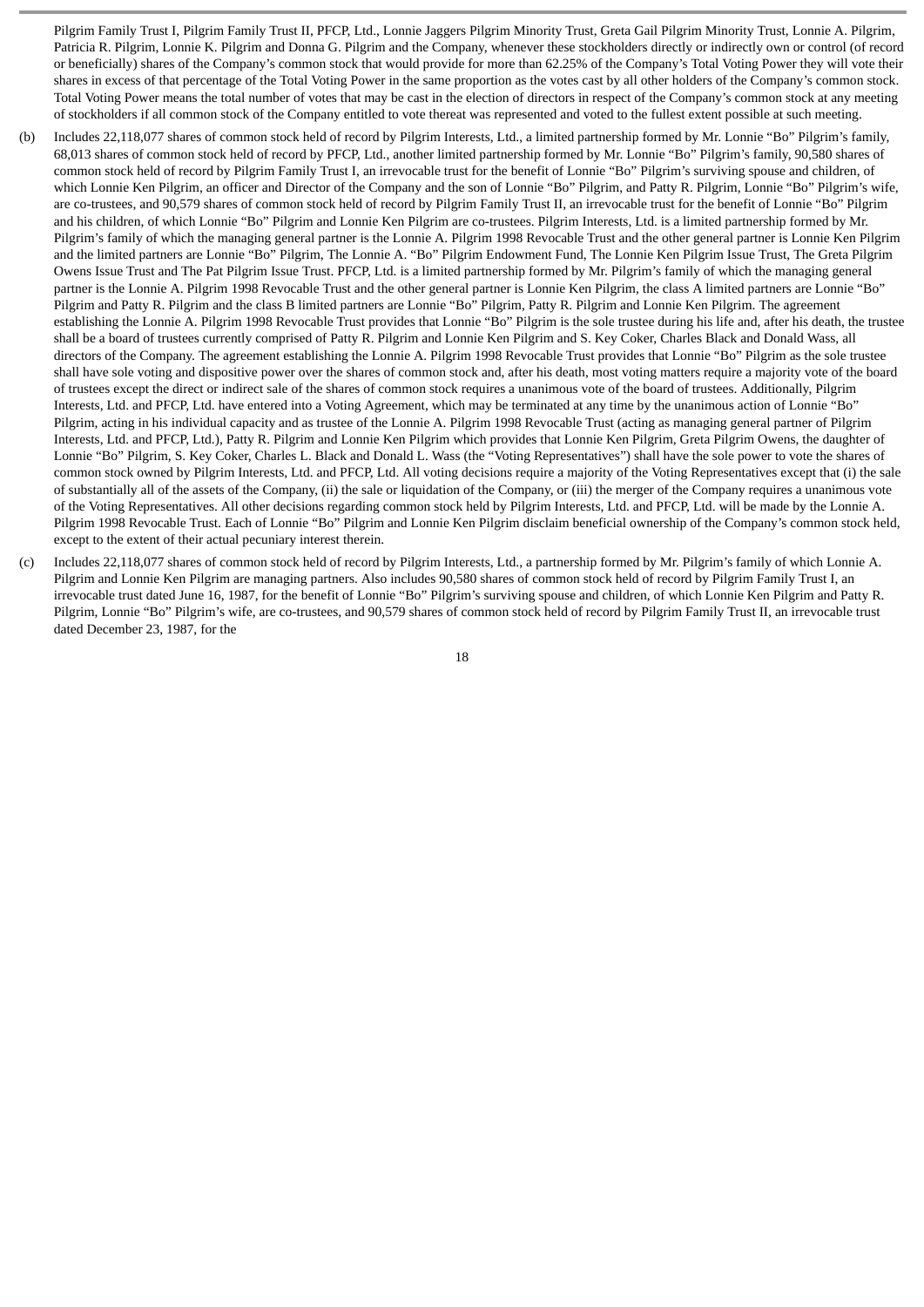benefit of Lonnie "Bo" Pilgrim and his children, of which Lonnie "Bo" Pilgrim and Lonnie Ken Pilgrim are co-trustees. Each of Lonnie A. Pilgrim and Lonnie Ken Pilgrim disclaim beneficial ownership of the Company's common stock held by Pilgrim Interests, Ltd., except to the extent of their respective pecuniary interest therein.

- (d) Includes shares held in trust by the Company's 401(k) Salary Deferral Plan.
- (e) Includes 13,697 shares of common stock held by his wife. Also includes 53,510 shares of common stock held in two irrevocable trusts dated December 15, 1994 and October 31, 1989, of which Lonnie Ken Pilgrim is a co-trustee for the benefit of his children. Lonnie Ken Pilgrim disclaims any beneficial interest in the foregoing shares.
- (f) Based on information provided to the Company as of November 24, 2003, from ConAgra Foods, Inc.
- (g) Based on information provided to the Company as of February 6, 2004, from Dimensional Fund Advisors Inc. ("Dimensional"). Dimensional, an investment advisor registered under Section 203 of the Investment Advisors Act of 1940, furnishes investment advice to four investment companies registered under the Investment Company Act of 1940, and serves as investment manager to certain other commingled group trusts and separate accounts. These investment companies, trusts and accounts are the "Funds." In its role as investment advisor or manager, Dimensional possesses voting and/or investment power over the shares of the Company's common stock that are owned by the Funds. All such shares are owned by the Funds. Dimensional disclaims beneficial ownership of such shares.
- (h) Based on information provided to the Company as of February 12, 2004, from Wellington Management Company, LLP ("Wellington"). Wellington is an investment advisor registered under Section 203 of the Investment Advisors Act of 1940. In its role as investment advisor, Wellington possesses voting and/or investment power over the shares of the Company's common stock that are owned by its clients.
- (i) Less than 1%.

# **Section 16(a) Beneficial Ownership Reporting Compliance**

Section 16(a) of the Exchange Act requires the Company's officers and Directors, and persons who own more than ten percent of the Company's common stock, to file reports of ownership and changes in ownership with the SEC and the New York Stock Exchange. Officers, Directors and greater than ten-percent stockholders are required by SEC regulations to furnish the Company with copies of all Section 16(a) forms they file. Based on its review of the copies of such forms received by it, the Company believes that all filing requirements applicable to its officers, Directors and greater than ten-percent stockholders for fiscal 2004 were complied with, except for Ms. Chavez and Mr. Hughes, who each made one inadvertent late Form 3 filing due to an oversight by the Company.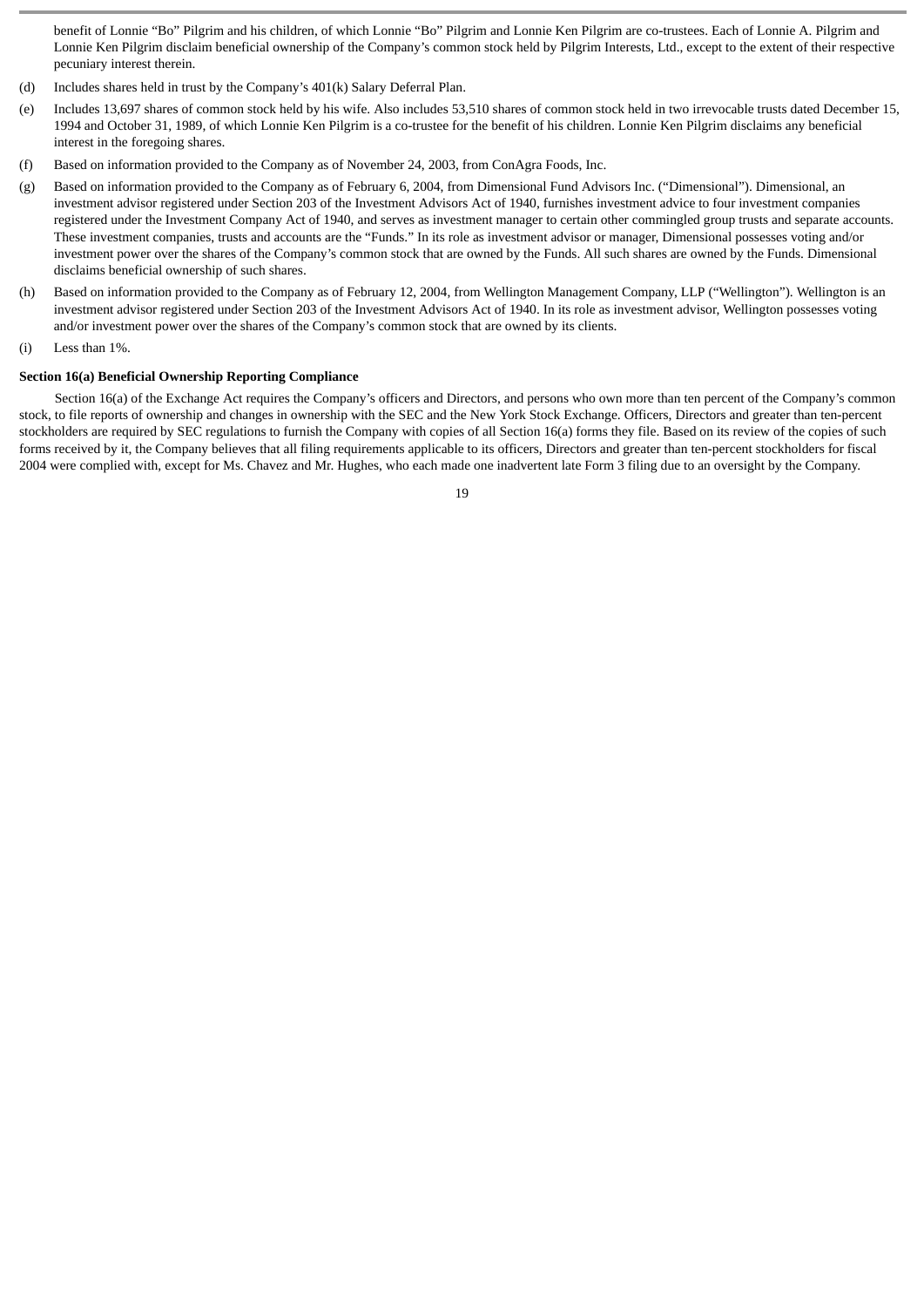# **ITEM 2. APPOINTMENT OF INDEPENDENT REGISTERED PUBLIC ACCOUNTING FIRM**

The Board of Directors recommends the appointment of Ernst & Young LLP as the Company's independent registered public accounting firm for the 2005 fiscal year. This registered public accounting firm has served as independent auditors of the Company pursuant to annual appointment since 1969 except for 1982 and 1983.

Representatives of Ernst & Young LLP are expected to be present at the Meeting and to be available to respond to appropriate questions. They will be given the opportunity to make a statement if they wish to do so.

**The Board of Directors recommends a vote FOR the appointment of Ernst & Young LLP as the Company's independent registered public accounting firm for fiscal year 2005.**

#### **Financial Statements Available**

**Financial statements for the Company are included in the Annual Report to Stockholders for the fiscal year 2004. Additional copies of these statements, as well as financial statements for prior years and the Annual Report to the Securities and Exchange Commission on Form 10-K, may be obtained upon written request without charge from the Secretary of the Company, 110 South Texas Street, Pittsburg, Texas 75686. Financial statements are also on file with the Securities and Exchange Commission, Washington, D.C. 20549, and the New York Stock Exchange.**

# **OTHER BUSINESS**

The Board of Directors is not aware of, and it is not anticipated that there will be presented to the Meeting, any business other than the election of the Directors and the proposal to appoint Ernst & Young LLP as the Company's independent registered public accounting firm described above. If other matters properly come before the Meeting, the persons named on the accompanying proxy card will vote the returned proxies as the Board of Directors recommends.

Please date, sign and return the proxy at your earliest convenience. A prompt return of your proxy will be appreciated as it will save the expense of further mailings.

By order of the Board of Directors,

/s/ RICHARD A. COGDILL

**RICHARD A. COGDILL** *Executive Vice President, Chief Financial Officer, Secretary and Treasurer*

Pittsburg, Texas December 10, 2004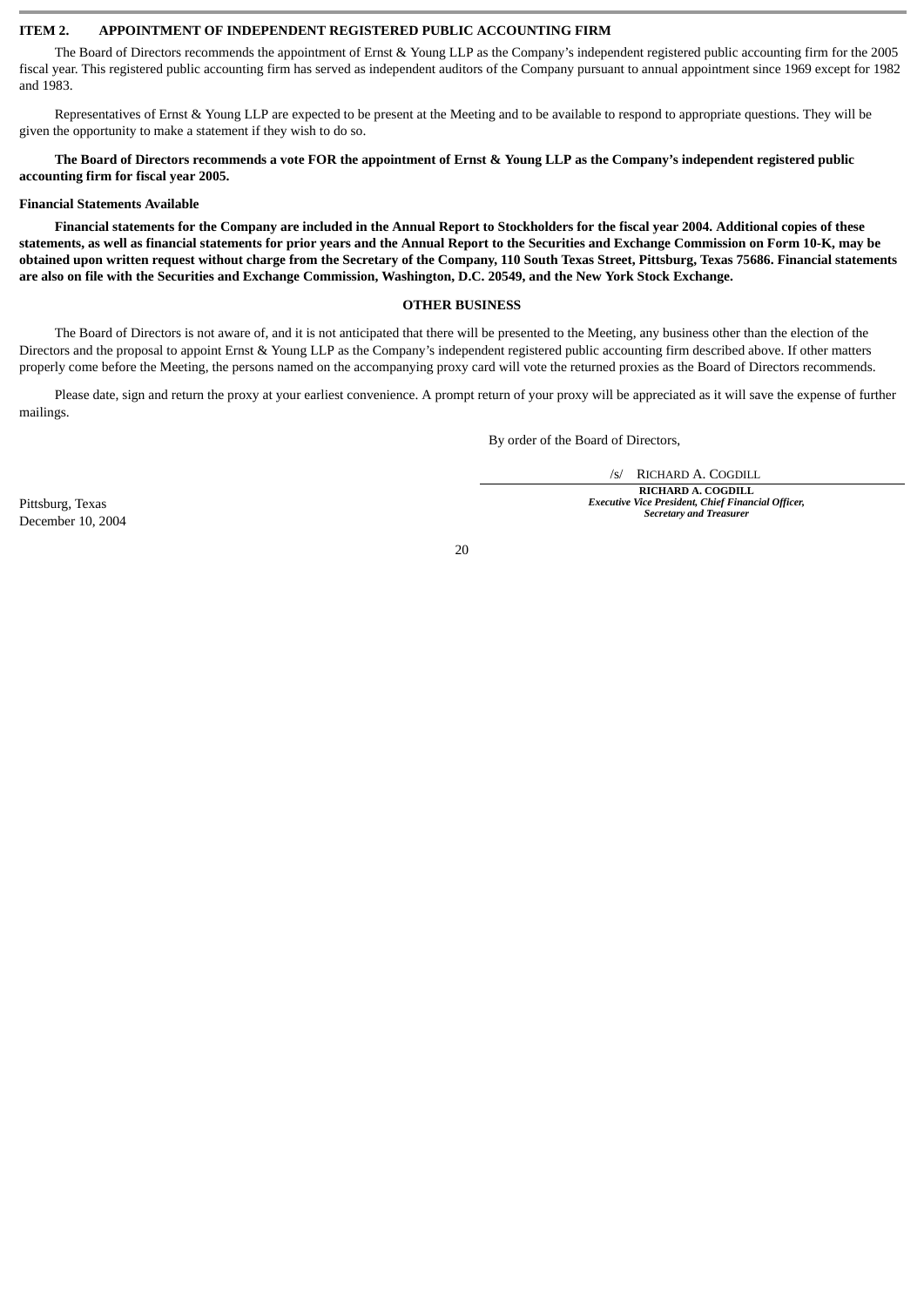# **Voting Provisions**

**General.** On November 20, 2003, the stockholders of Pilgrim's Pride Corporation (the "Company" or the "Corporation") approved an amendment (the "Amendment") to the Company's Certificate of Incorporation which reclassified each share of the Company's Class A common stock and each share of the Company's Class B common stock into one share of new common stock, par value \$.01 per share (the "Common Stock"). The Company filed a Certificate of Amendment to its Certificate of Incorporation with the Secretary of State of Delaware affecting the Amendment on November 21, 2003, and the reclassification contemplated thereby (the "Reclassification") became effective on such date. Set forth below is a summary of the voting provisions of the Common Stock.

**Record Stockholders.** In general, shares registered in the name of any person that are represented by certificates dated on or prior to November 21, 2003, the date of the Reclassification, are presumed to have 20 votes per share, and all other shares are presumed to have one vote per share. However, the Company's Certificate of Incorporation (the relevant provisions of which are reproduced below) sets forth a list of circumstances in which the foregoing presumption may be refuted. If you believe that the voting information set forth on your proxy card is incorrect or a presumption made with respect to your shares should not apply, please send a letter to the Secretary of the Company, at 110 South Texas Street, Pittsburg, Texas 75686, briefly describing the reasons for your belief. Merely marking the proxy card will not be sufficient notification to the Company that you believe the voting information thereon is incorrect.

**Beneficial Stockholders.** All shares held in "street" or "nominee" name or by a broker, clearing agency, voting trustee, bank, trust company or other nominee (including shares so held at the time of the Reclassification) are presumed to have one vote per share. The Company's Certificate of Incorporation sets forth a list of circumstances in which the presumption may be refuted by the person who has held since the Reclassification all of the attributes of beneficial ownership referred to in Section (2)(b) reproduced below. If you believe some or all of your shares are entitled to 20 votes, you may follow one of two procedures. First, you may write a letter to the Secretary of the Company, at 110 South Texas Street, Pittsburg, Texas 75686, describing the reasons for your belief. The letter should contain your name, the name of the brokerage firm, bank or other nominee holding your shares, your account number with such nominee and the number of shares you have beneficially owned continuously since the Reclassification. Alternatively, you may ask your broker, bank or other nominee to write a letter to the Secretary of the Company on your behalf stating your account number and indicating the number of shares that you have beneficially owned continuously since the Reclassification. In either case, your letter should indicate how you wish to have your shares voted.

**Other.** The Company will consider all letters received prior to the date of the Annual Meeting and, when a return address is provided in the letter, will advise the party furnishing such letter of its decision, although in many cases the Company will not have time to inform an owner or nominee of its decision prior to the time the shares are voted. The Company may also require additional information before a determination will be made. If you have any questions about the Company's voting procedures, please call the Company at (903) 855-8000.

# **Excerpts from the Company's Certificate of Incorporation**

Paragraphs 1, 2 and 3 of Section II.A. of Article Fourth of the Company's Certificate of Incorporation provide as follows:

# A. *Common Stock*

(1) *Reclassification of Existing Class A and Class B Common Stock*.

(a) Upon the filing of this Certificate of Amendment of Certificate of Incorporation, each share of Class A Common Stock, par value \$.01 per share, of the Corporation either issued and outstanding or held by the Corporation as treasury stock, shall be and is automatically reclassified and changed (without any further act) into one share of Common Stock (such reclassification being the "Class A Reclassification").

A-1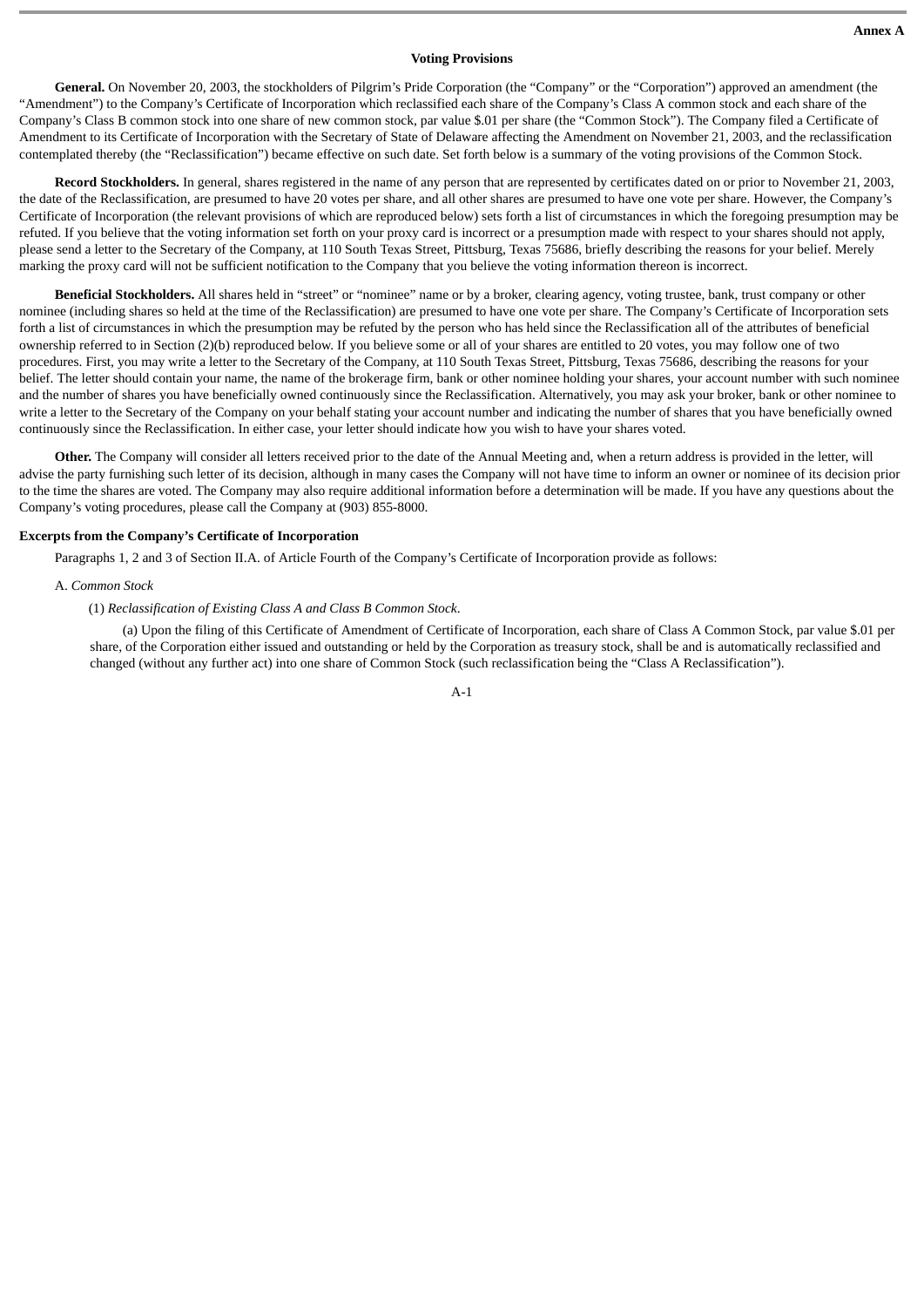(b) Upon the filing of this Certificate of Amendment of Certificate of Incorporation, each share of Class B Common Stock, par value \$.01 per share, of the Corporation either issued and outstanding or held by the Corporation as treasury stock, shall be and is automatically reclassified and changed (without any further act) into one share of Common Stock (such reclassification being the "Class B Reclassification").

# (2) *Voting Rights of the Common Stock*.

(a) The holders of record of Common Stock shall be entitled to one vote per share for all purposes, except that a holder of record of a share of Common Stock shall be entitled to twenty votes per share on each matter submitted to a vote by the stockholders at a meeting of stockholders for each such share held of record by such holder on the record date for such meeting if, with respect to such share:

(i) each and every beneficial owner of such share was the beneficial owner thereof at the effective time of the Class A Reclassification or the Class B Reclassification; and

(ii) there has been no change in the beneficial ownership of the share at any time after the filing of this Certificate of Amendment of Certificate of Incorporation.

(b) A change in beneficial ownership of an outstanding share of Common Stock shall be deemed to have occurred whenever a change occurs in any person or group of persons who, directly or indirectly, through any contract, arrangement, understanding, relationship or otherwise has or shares (i) voting power, which includes the power to vote or to direct the voting of such share of Common Stock, (ii) investment power, which includes the power to direct the sale or other disposition of such share of Common Stock, (iii) the right to receive or retain the proceeds of any sale or other disposition of such share of Common Stock, or (iv) the right to receive any distributions, including cash dividends, in respect of such share of Common Stock.

(A) In the absence of proof to the contrary provided in accordance with the procedures referred to in subparagraph (d) of this paragraph (2), a change in the beneficial ownership shall be deemed to have occurred whenever a share of Common Stock is transferred of record into the name of any other person.

(B) The beneficial owner of an outstanding share of Common Stock held of record on a record date for determining the holders entitled to vote on any matter submitted to a vote by the shareholders (a "Record Date") in "street" or "nominee" name or by a broker, clearing agency, voting trustee, bank, trust company or other nominee (including any share so held on at the time of filing of this Certificate of Amendment of Certificate of Incorporation) shall be presumed to have acquired the beneficial ownership of such share subsequent to the filing of this Certificate of Amendment of Certificate of Incorporation. Such presumption shall be rebuttable by showing that beneficial ownership of such share with respect to each and every beneficial owner thereof complies with subparagraph (a) of this paragraph (2).

(C) In the case of a share of Common Stock held of record in the name of any person as a trustee, agent, guardian or custodian under the Uniform Transfers to Minors Act in effect in any state, a change in the beneficial ownership shall be deemed to have occurred whenever there is a change in the beneficiary of such trust, the principal of such agent, the ward of such guardian or the minor for whom such custodian is acting or in such trustee, agent, guardian or custodian.

(c) Notwithstanding anything in this paragraph (2) to the contrary, no change in beneficial ownership shall be deemed to have occurred for purposes of clause (i) and (ii) of subparagraph (a) of this paragraph (2) solely as a result of:

(i) any event that occurred prior to the filing of this Certificate of Amendment of Certificate of Incorporation pursuant to the terms of any contract (other than a contract for the purchase and sale of shares of Common Stock contemplating prompt settlement), including contracts providing for options, rights of first refusal and similar arrangements in existence at the time of such filing to which any holder of shares of Common Stock is a party;

A-2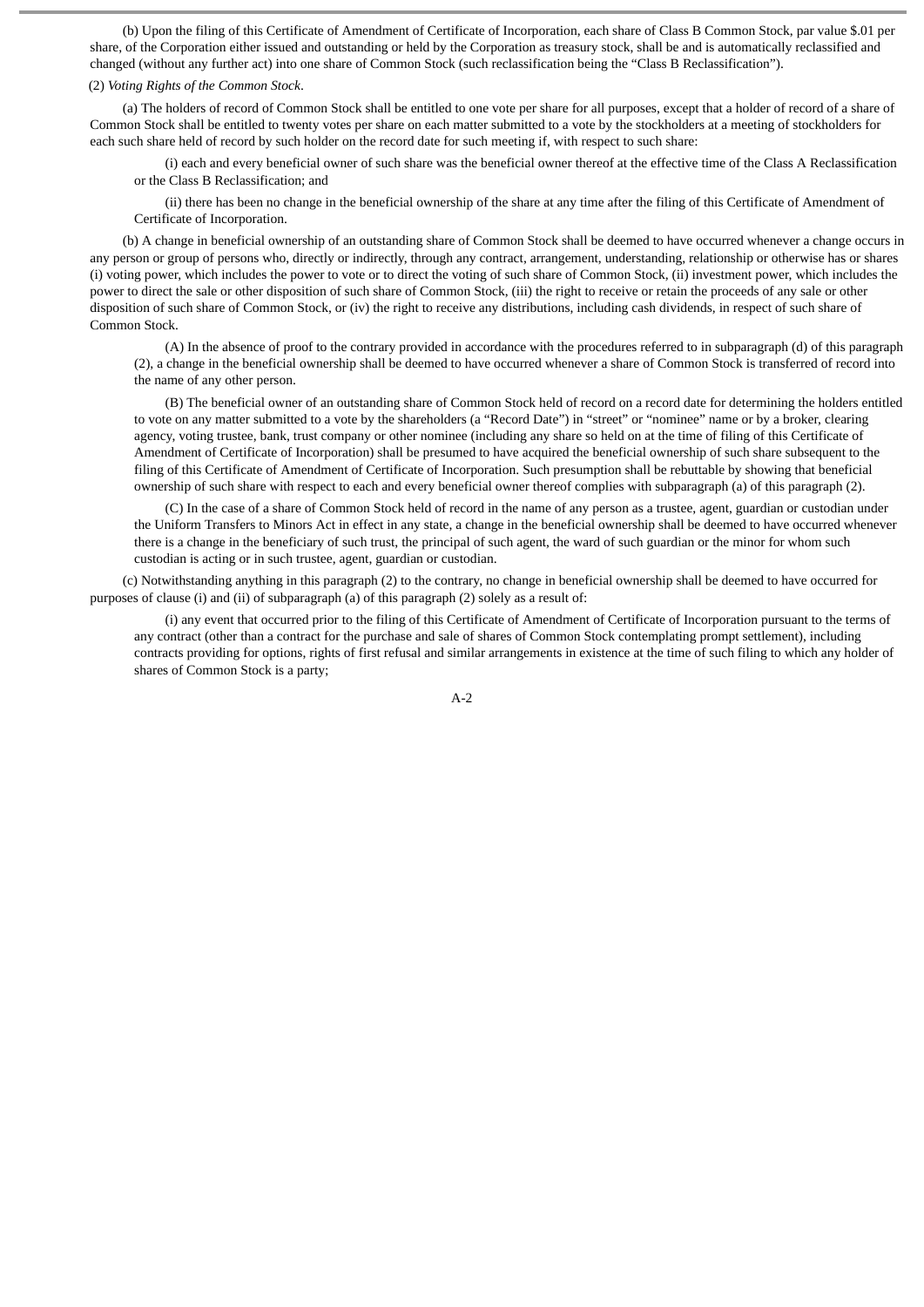(ii) any transfer of any interest in a share of Common Stock pursuant to a bequest or inheritance by operation of law upon the death of any individual, or by any other transfer to or primarily for the benefit of family member(s) of the transferor or any trust, partnership or other entity primarily for the benefit of one or more of such family member(s), or pursuant to an appointment of a successor trustee, general partner or similar fiduciary or the grant of a proxy or other voting rights to one or more individuals with respect to any such trust, partnership or other entity, including a gift;

(iii) any change in the beneficiary of any trust or any distribution of a share of Common Stock from trust, by reason of the birth, death, marriage or divorce of any natural person, the adoption of any natural person prior to age 18 or the passage of a given period of time or the attainment by any natural person of a specific age, or the creation or termination of any guardianship or custodial arrangement;

(iv) any transfer of any interest in a share of Common Stock from one spouse to another by reason of separation or divorce or under or pursuant to community property laws or other similar laws of any jurisdiction;

(v) any appointment of a successor trustee, agent, guardian, custodian or similar fiduciary with respect to a share of Common Stock if neither such successor has nor its predecessor had the power to vote or to dispose of such share of Common Stock without further instructions from others;

(vi) any change in the person to whom dividends or other distributions in respect of a share of Common Stock are to be paid pursuant to the issuance or modification of a revocable dividend payment order;

(vii) any transfer of the beneficial ownership of a share of Common Stock from one employee benefit plan of the Corporation to another employee benefit plan of the Corporation;

(viii) the grant by any person of the right to vote any shares of which such person is the beneficial owner, provided the agreement, arrangement or understanding to vote such shares arises solely from a revocable proxy or consent given in response to a proxy or consent solicitation made to 10 or more persons; or

(ix) any event occurring under the Share Voting Agreement, dated as of June 7, 2003, among Lonnie "Bo" Pilgrim, Lonnie Ken Pilgrim and certain affiliated entities and ConAgra Foods, Inc. or any voting agreement to which any such persons or entities are parties entered into in connection with the New York Stock Exchange's consent to the Class A Reclassification and Class B Reclassification.

As used in paragraph 2(c)(ii) above, "family member" of a transferor means the transferor's spouse, ancestors, lineal descendants, siblings and their descendants, aunts and uncles, mother-in-law, father-in-law, sons-in-law, daughters-in-law, brothers-in-law, sisters-in-law and first cousins; and a legally adopted child of an individual shall be treated as a child of such individual by blood.

(d) For purposes of this paragraph (2), all determinations concerning changes in beneficial ownership, or the absence of any such change, shall be made by the Corporation or, at any time when a transfer agent is acting with respect to the share of Common Stock, by such transfer agent on the Corporation's behalf. Written procedures designed to facilitate such determinations shall be established by the Corporation and refined from time to time. Such procedures shall provide, among other things, the manner of proof of facts that will be accepted and the frequency with which such proof may be required to be renewed. The Corporation and any transfer agent shall be entitled to rely on all information concerning beneficial ownership of the shares of Common Stock coming to their attention from any source and in any manner reasonably deemed by them to be reliable, but neither the Corporation nor any transfer agent shall be charged with any other knowledge concerning the beneficial ownership of the shares of Common Stock.

A-3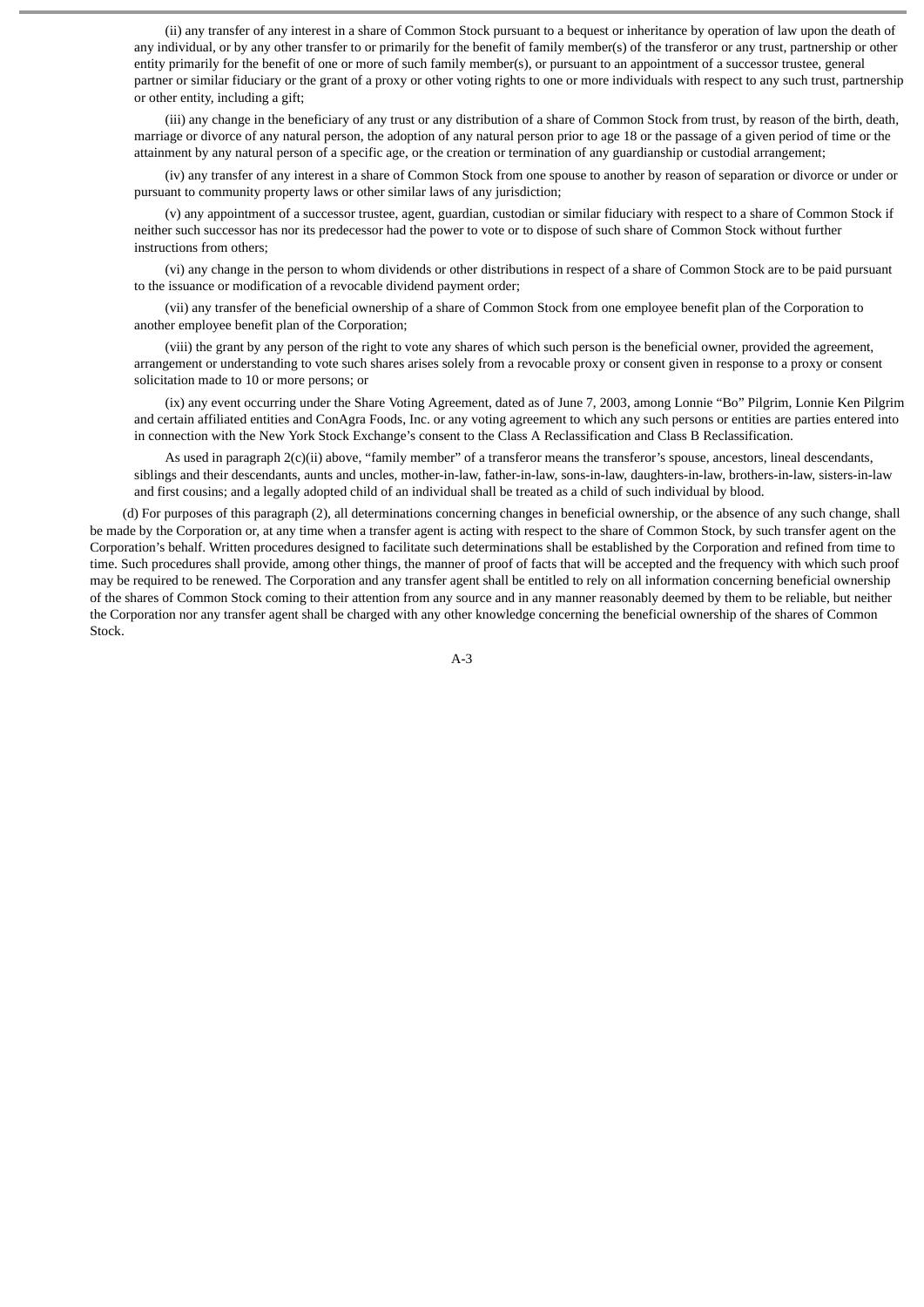(e) A beneficial owner of any share of Common Stock acquired as a direct result of a stock split, stock dividend, reclassification, rights offering or other distribution of shares or rights by the Corporation with respect to existing shares ("dividend shares") will be deemed to have been the continuous beneficial owner of such share from the date on which the original shares, with respect to which the dividend shares were issued, were acquired.

(f) The number of authorized shares of Common Stock may be increased or decreased (but not below the number of shares thereof then outstanding) by the affirmative vote of the holders of a majority of the voting power of the Common Stock.

(g) No holder of Common Stock shall be entitled to preemptive or subscription rights.

(3) *Identical Rights*. Each share of Common Stock, whether at any particular time the holder thereof is entitled to exercise twenty votes or one, shall be identical to all other shares of Common Stock in all respects, and together the shares of Common Stock shall constitute a single class of shares of the Corporation.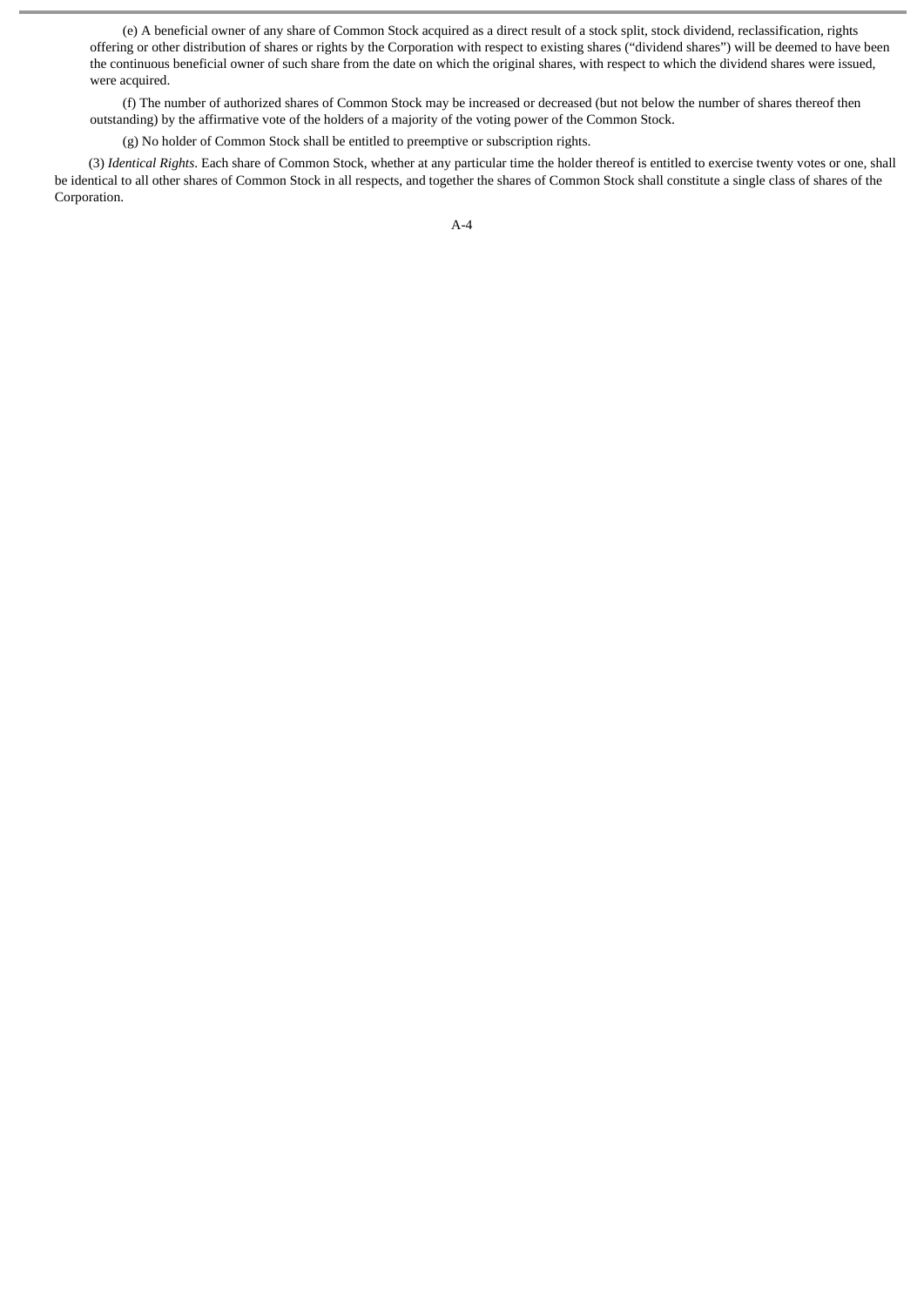# **Audit Committee Charter**

# **Charter of the Audit Committee of the Board of Directors of Pilgrim's Pride Corporation Adopted as of October 21, 2004**

# **CHARTER**

# **Purpose**

The primary purposes of the committee are to oversee on behalf of the board of directors:

- the company's accounting and financial reporting processes and the integrity of its financial statements;
- the audits of the company's financial statements and the appointment, compensation, qualifications, independence and performance of the company's independent auditors;
- the company's compliance with legal and regulatory requirements; and
- the performance of the company's internal audit function and internal control over financial reporting.

The committee also has the purpose of preparing the audit committee report that SEC rules require the company to include in its annual proxy statement.

The committee's function is one of oversight only and does not relieve management of its responsibilities for preparing financial statements that accurately and fairly present the company's financial results and condition, nor the independent auditors of their responsibilities relating to the audit or review of financial statements.

# **Organization**

*Number of members*. The committee must consist of at least three directors. The board may designate a committee member as the chairperson of the committee, or if the board does not do so, the committee members will appoint a committee member as chairperson by a majority vote of the authorized number of committee members.

*Independence*. All committee members must have been determined by the board to be independent, as defined and to the extent required in the applicable SEC rules and NYSE listing standards, as they may be amended from time to time (the "listing standards"), for purposes of audit committee membership.

*Financial literacy*. Each committee member must be financially literate upon appointment to the committee, as determined by the board in accordance with the listing standards. At all times there must be at least one committee member who, as determined by the board, meets the accounting or related financial management expertise requirement of the listing standards. In addition, the committee must annually evaluate, and report to the company on a timely basis to enable the company to disclose under applicable SEC rules, whether or not at least one committee member is an audit committee financial expert as defined in the SEC rules.

*Appointment*. Subject to any requirements of the listing standards, the board may appoint and remove committee members in accordance with the company's bylaws. Committee members will serve for such terms as the board may fix, and in any case at the board's will, whether or not a specific term is fixed.

*Service on other audit committees*. The company does not limit the number of public company audit committees on which a committee member serves, but if a member does serve on more than two other public company audit committees, the board must have determined that this simultaneous service would not impair the member's ability to serve on the company's audit committee, and the company must disclose this determination in its proxy statement for its annual meeting.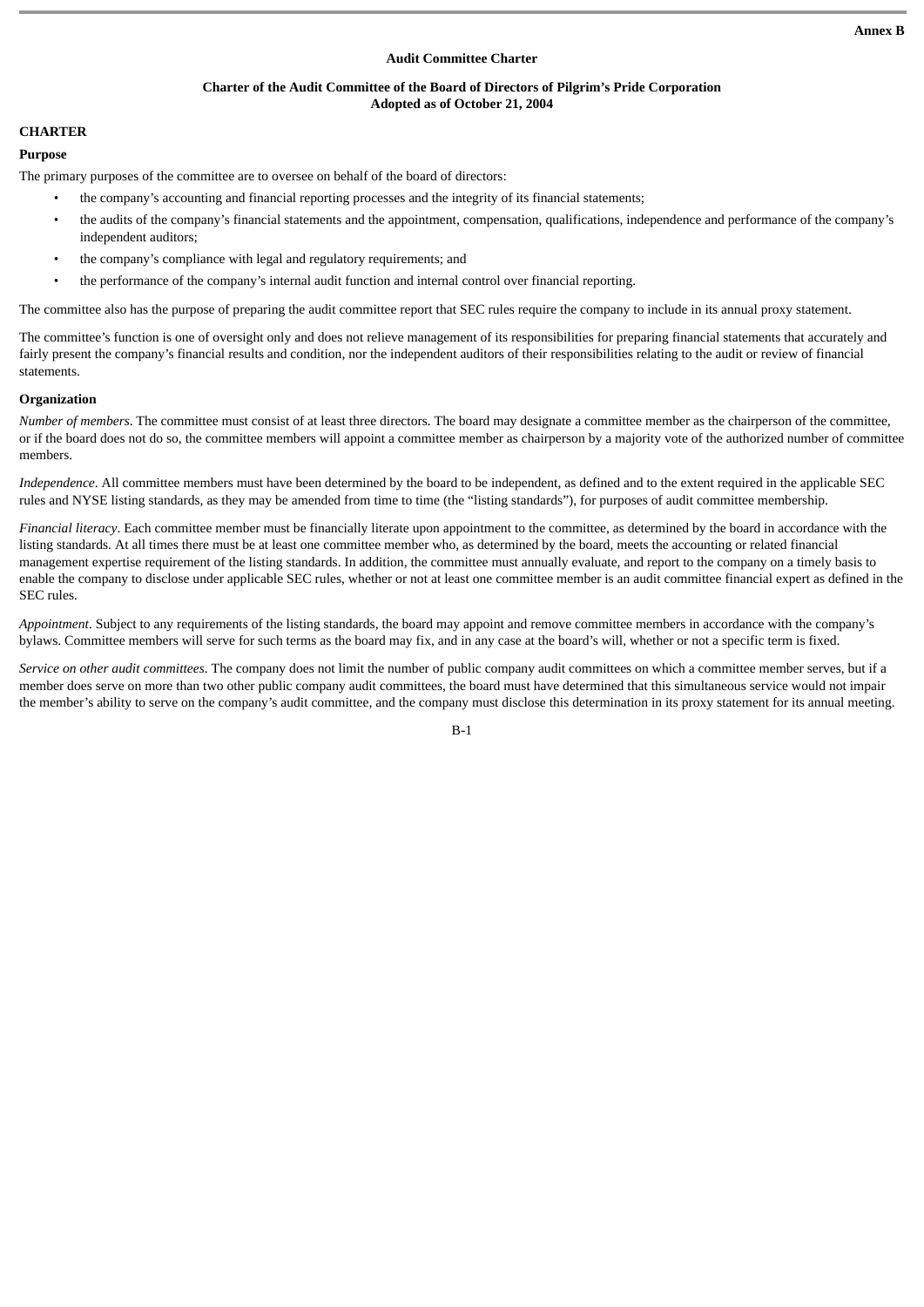# **Independent auditors and their services.**

*Overall authority*. The committee has the sole authority and direct responsibility for the appointment, compensation, retention, termination, evaluation and oversight of the work of the independent auditors engaged by the company for the purpose of preparing or issuing an audit report or related work or performing other audit, review or attest services for the company. The independent auditors report directly to the committee. The committee's authority includes resolution of disagreements between management and the auditors regarding financial reporting and the receipt of communications from the auditors as may be required under professional standards applicable to the auditors.

*Terms of audit and non-audit engagements*. The committee must pre-approve all audit, review, attest and permissible non-audit services to be provided to the company or its subsidiaries by the independent auditors. The committee may establish pre-approval policies and procedures in compliance with applicable SEC rules.

*Annual quality control report and review*. The committee must obtain and review, at least annually, a report by the independent auditors describing:

- the firm's internal quality-control procedures; and
- any material issues raised by the most recent internal quality-control review, or peer review, of the auditing firm or by any inquiry or investigation by governmental or professional authorities, within the preceding five years, respecting one or more independent audits carried out by the firm, and any steps taken to deal with any such issues.

In addition, the committee's annual review of the independent auditors' qualifications must also include the review and evaluation of the lead partner of the independent auditors for the company's account, and evaluation of such other matters as the committee may consider relevant to the engagement of the auditors, including views of company management and internal finance employees, and whether the lead partner or auditing firm itself should be rotated.

*Policy on hiring employees of the auditors*. The committee will from time to time establish hiring policies that will govern the company's hiring of employees or former employees of the independent auditors, taking into account possible pressures on the auditors' personnel who might seek a position with the company and whether such hiring conflicts with Rule 2-01 of Regulation S-X of the Securities and Exchange Commission, and report these policies to the full board.

# **Annual financial reporting**

As often and to the extent the committee deems necessary or appropriate, but at least annually in connection with the audit of each fiscal year's financial statements, the committee will:

- 1. *Discuss financial statements and internal control reports with management*. Review and discuss with appropriate members of management and, if appropriate, representatives of the independent auditors or internal auditors:
	- the audited financial statements;
	- related accounting and auditing principles and practices; and
	- management's assessment of internal control over financial reporting and the related report and attestation on internal control over financial reporting to be included in the company's annual report on Form 10-K (as and when these reports are required under SEC rules).
- 2. *Critical accounting policy report*. Timely request and receive from the independent auditors (before the filing of any audit report) the report or update required pursuant to applicable SEC rules, concerning:
	- all critical accounting policies and practices to be used;

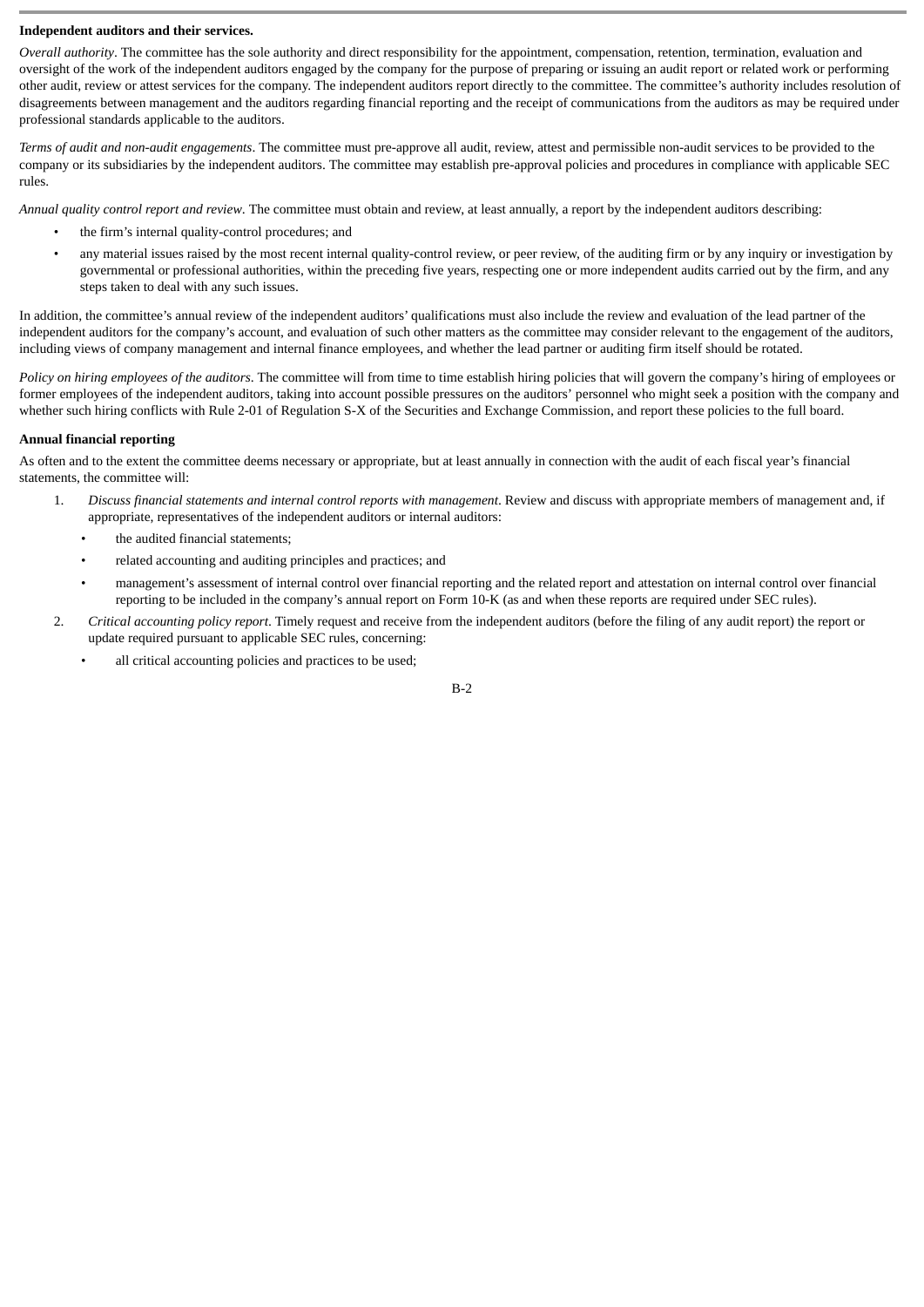- all alternative treatments within generally accepted accounting principles for policies and practices relating to material items that have been discussed with company management, including ramifications of the use of such alternative disclosures and treatments and the treatment preferred by the independent auditors; and
- other material written communications between the independent auditors and company management, such as any management letter or schedule of unadjusted differences.
- 3. *SAS 61 review*. Discuss with the independent auditors the matters required to be discussed by Statement on Auditing Standards No. 61, including such matters as:
	- the quality and acceptability of the accounting principles applied in the financial statements;
	- new or changed accounting policies, the effect of regulatory and accounting initiatives, and significant estimates, judgments, uncertainties or unusual transactions;
	- the selection, application and effects of critical accounting policies and estimates applied by the company;
	- issues raised by any "management" or "internal control" letter from the auditors, problems or difficulties encountered in the audit (including any restrictions on the scope of the work or on access to requested information) and management's response to such problems or difficulties, significant disagreements with management, or other significant aspects of the audit; and
	- any off balance sheet transactions, and relationships with any unconsolidated entities or any other persons, which have or are reasonably likely to have a material current or future effect on the registrant's financial condition or results of the company and are required to be reported under SEC rules.
- 4. *MD&A*. Review with appropriate members of management and the independent auditors the intended disclosures under "Management's Discussion and Analysis of Financial Condition and Results of Operations" to be included in the company's annual report on Form 10-K.
- 5. *ISB 1 disclosure*. Receive from the independent auditors a formal written statement of all relationships between the auditors and the company consistent with Independence Standards Board Standard No. 1.
- 6. *Auditor independence*. Actively discuss with the independent auditors any disclosed relationships or services that may impact their objectivity and independence, and take any other appropriate action to oversee their independence.
- 7. *Material issues*. To the extent the committee deems necessary or appropriate, discuss with the independent auditors material issues on which the company's audit team consulted the independent auditors' national office.
- 8. *Recommend filing of audited financial statements*. Recommend whether the company's annual report on Form 10-K to be filed with the SEC should include the audited financial statements.

# **Quarterly financial reporting**

The committee's quarterly review will normally include:

- 1. *Quarterly review*. Review and discuss the quarterly financial statements of the company and the results of the independent auditors' review of these financial statements with appropriate members of management and the independent auditors.
- 2. *Discussion of significant matters with management*. Review and discuss with company management and, if appropriate, the independent auditors, significant matters relating to:
	- the quality and acceptability of the accounting principles applied in the financial statements;
	- new or changed accounting policies, and significant estimates, judgments, uncertainties or unusual transactions;

# B-3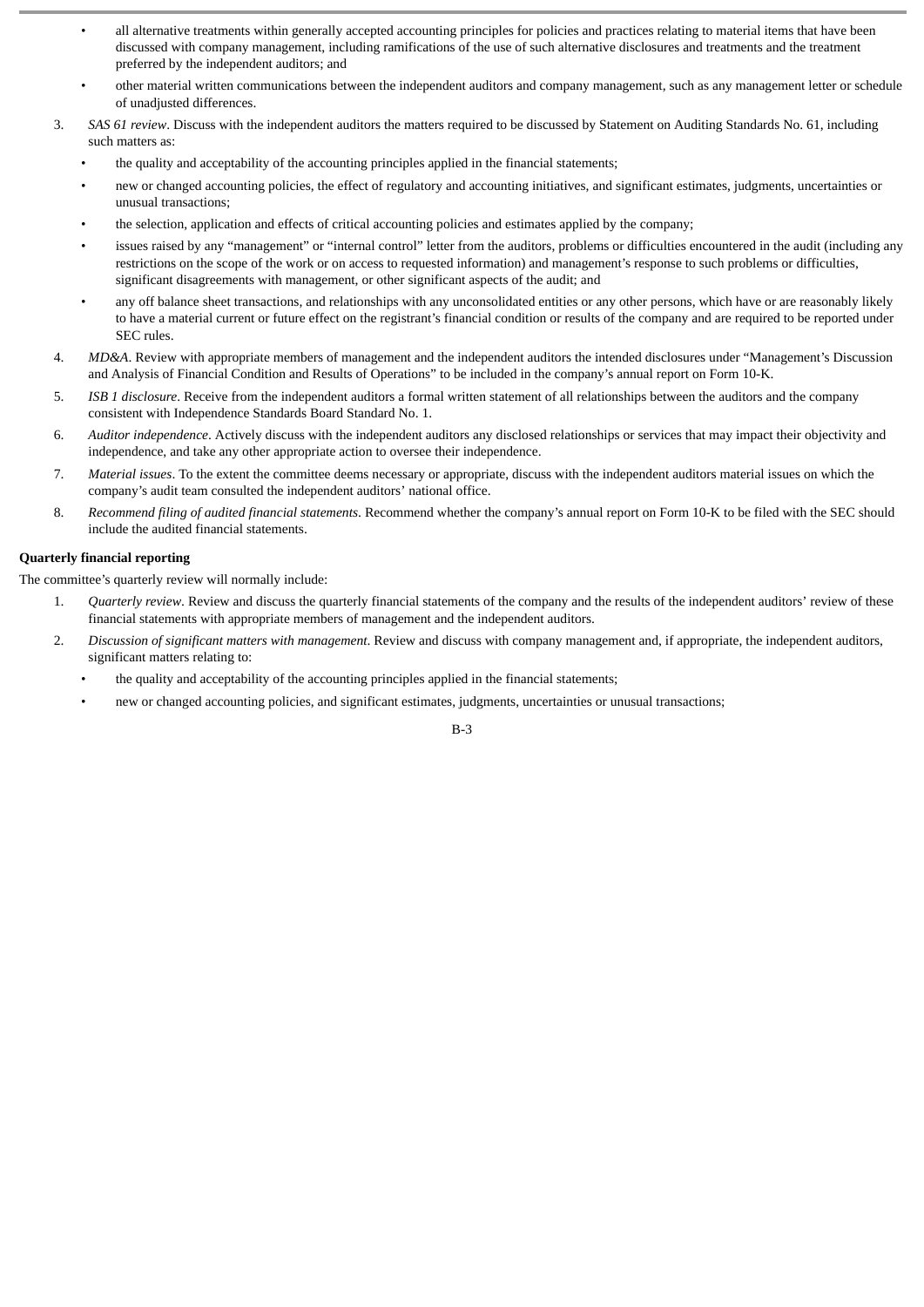- the selection, application and effects of critical accounting policies and estimates applied by the company; and
- any off balance sheet transactions, and relationships with any unconsolidated entities or any other persons, which have or are reasonably likely to have a material current or future effect on the registrant's financial condition or results of the company and are required to be reported under SEC rules.
- 3. *MD&A*. Review and discuss the company's disclosures under "Management's Discussion and Analysis of Financial Condition and Results of Operations" to be included in the company's quarterly report on Form 10-Q with appropriate members of management and the independent auditors.

# **Other functions**

*Annual review of this charter*. The committee will review and assess the adequacy of this charter annually and recommend any proposed changes to the full board.

*Annual review of performance*. The committee will evaluate its performance as the audit committee on an annual basis.

*Earnings releases and other financial guidance*. The committee will discuss with management earnings press releases and other published financial information or guidance provided to analysts and rating agencies. This may be conducted generally as to types of information and presentations, and need not include advance review of each release, other information or guidance.

*Compliance*. The committee, to the extent it deems necessary or appropriate, will periodically review with management the company's disclosure controls and procedures, internal control over financial reporting and systems and procedures to promote compliance with laws.

*Risk assessment*. The committee will periodically:

- inquire of management, the internal auditors or members of the internal audit department and the independent auditors about the company's major financial risks or exposures;
- discuss the steps management has taken to monitor and control such exposures; and
- discuss guidelines and policies with respect to risk assessment and risk management.

*Conduct codes*. The committee will conduct any activities relating to the company's code(s) of conduct and ethics as may be delegated from time to time to the committee by the board.

*Complaints and anonymous submissions*. The committee will establish and maintain procedures for:

- the receipt, retention and treatment of complaints received by the company regarding accounting, internal accounting controls or auditing matters; and
- the confidential, anonymous submission by employees of the company of concerns regarding questionable accounting or auditing matters.

If the committee or the board so determines, the submission procedures may also include a method for interested parties to communicate directly with the board's presiding director or with the non-management directors as a group.

*Internal audit*. The committee will monitor that the company maintains an internal audit function (which may be outsourced to a firm other than the company's independent auditors). The committee will oversee the internal auditors (or other personnel responsible for the internal audit function), who will report directly to the committee.

 $R_{-4}$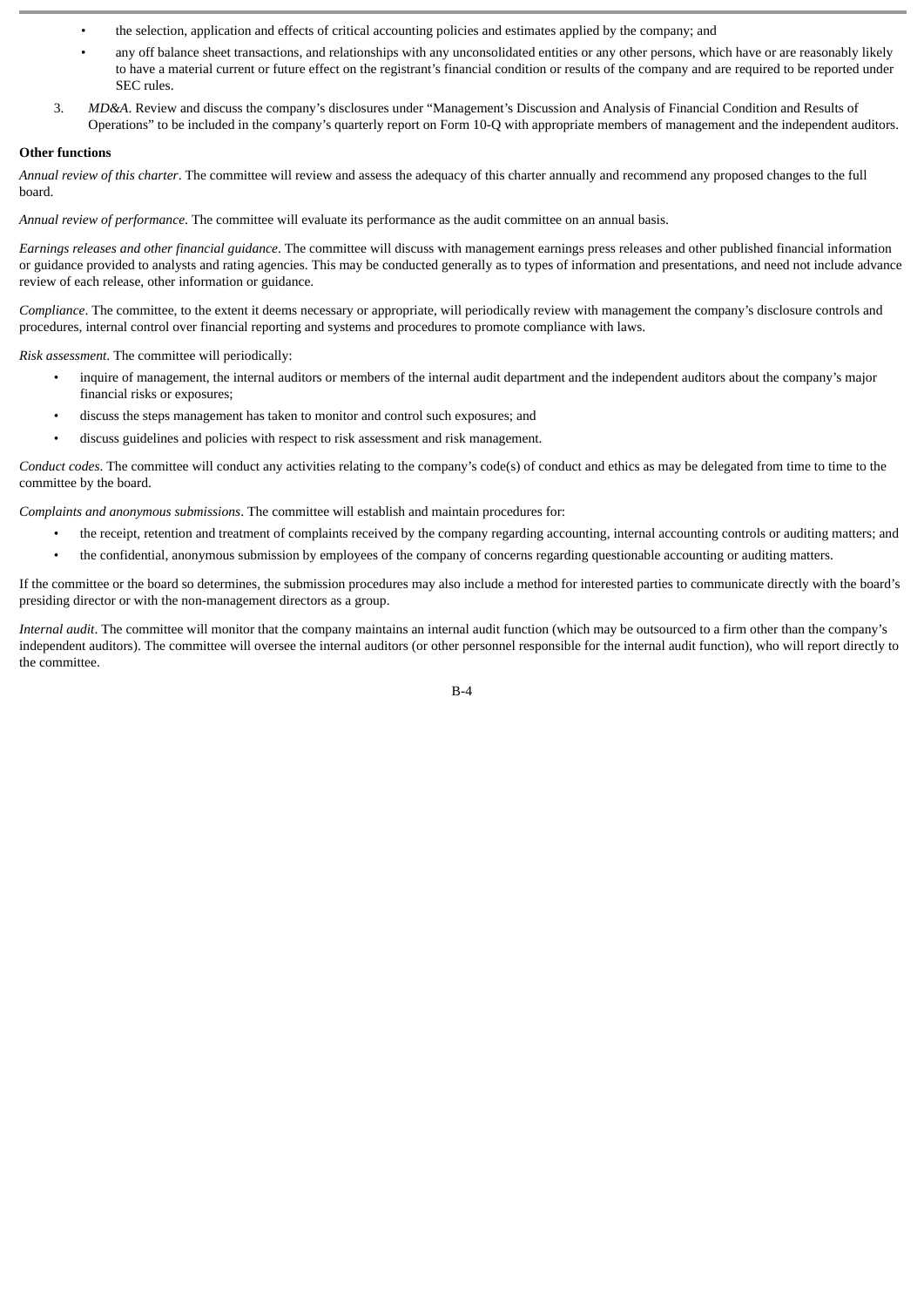*Related party transactions*. It is the company's policy that the company will not enter into transactions required to be disclosed under item 404 of the SEC's Regulation S-K unless the committee or another independent body of the board first reviews and approves the transactions. In accordance with this policy, on a timely basis review and, if appropriate, the committee will approve all related party transactions subject to the policy and not already approved by another independent body of the board. Any committee member who is not independent with respect to a related party transaction under review should disclose his or her lack of independence to the remaining committee members and abstain from the review and approval of that transaction.

*Internal control over financial reporting*. The committee will periodically discuss and review, as appropriate, with the internal auditor, management and the independent auditors:

- the design and effectiveness of the company's internal control over financial reporting; and
- any significant deficiencies or material weaknesses in that internal control, any change that has materially affected or is reasonably likely to materially affect that internal control (including special steps adopted in light of such a deficiency or weakness), and any fraud (whether or not material) that involves management or other employees who have a significant role in that internal control, that have been reported to the committee.

*Reports from legal counsel*. The committee will review and take appropriate action with respect to any reports to the committee from legal counsel engaged by the company concerning any material violation of securities law or breach of fiduciary duty or similar violation by the company, its subsidiaries or any person acting on their behalf.

*Other reviews and functions*. The committee, as it may consider appropriate, may consider and review with the full board of directors, company management, internal or outside legal counsel, the independent auditors or any other appropriate person any other topics relating to the purposes of the committee that may come to the committee's attention. The committee may perform any other activities consistent with this charter, the company's corporate governance documents and applicable listing standards, laws and regulations as the committee or the board of directors considers appropriate.

#### **Meetings, reports and resources**

*Meetings*. The committee will meet as often as it determines is necessary, but not less than quarterly. The committee may also act by unanimous written consent in lieu of a meeting. The committee will meet separately and periodically with management (including the chief financial officer), internal auditors (or other personnel responsible for the internal audit function) and independent auditors. To the extent the committee deems necessary or appropriate, it will also discuss with the company's counsel any legal matters that may materially impact the company's financial statements, internal control over financial reporting or compliance policies. In addition, the committee may meet from time to time with any other persons, as it deems necessary or appropriate.

*Procedures*. The committee may establish its own procedures, including the formation and delegation of authority to subcommittees, in a manner not inconsistent with this charter, the bylaws or the listing standards and SEC rules. The chairperson or a majority of the committee members may call meetings of the committee. A majority of the authorized number of committee members constitutes a quorum for the transaction of committee business, and the vote of a majority of the committee members present at a meeting at which a quorum is present will be the act of the committee, unless in either case a greater number is required by this charter, the bylaws or the listing standards. The committee will keep written minutes of its meetings and deliver copies of the minutes to the corporate secretary for inclusion in the corporate records.

*Reports*. The committee will timely prepare the audit committee report required to be included in the company's annual meeting proxy statement, and report to the board on the other matters relating to the committee or its purposes, as required by the listing standards or SEC rules. The committee will also report to the board annually the overall results of its annual review of the independent auditors' qualifications, performance and independence and the annual review by the committee of its own performance. The committee also will report to the board on

B-5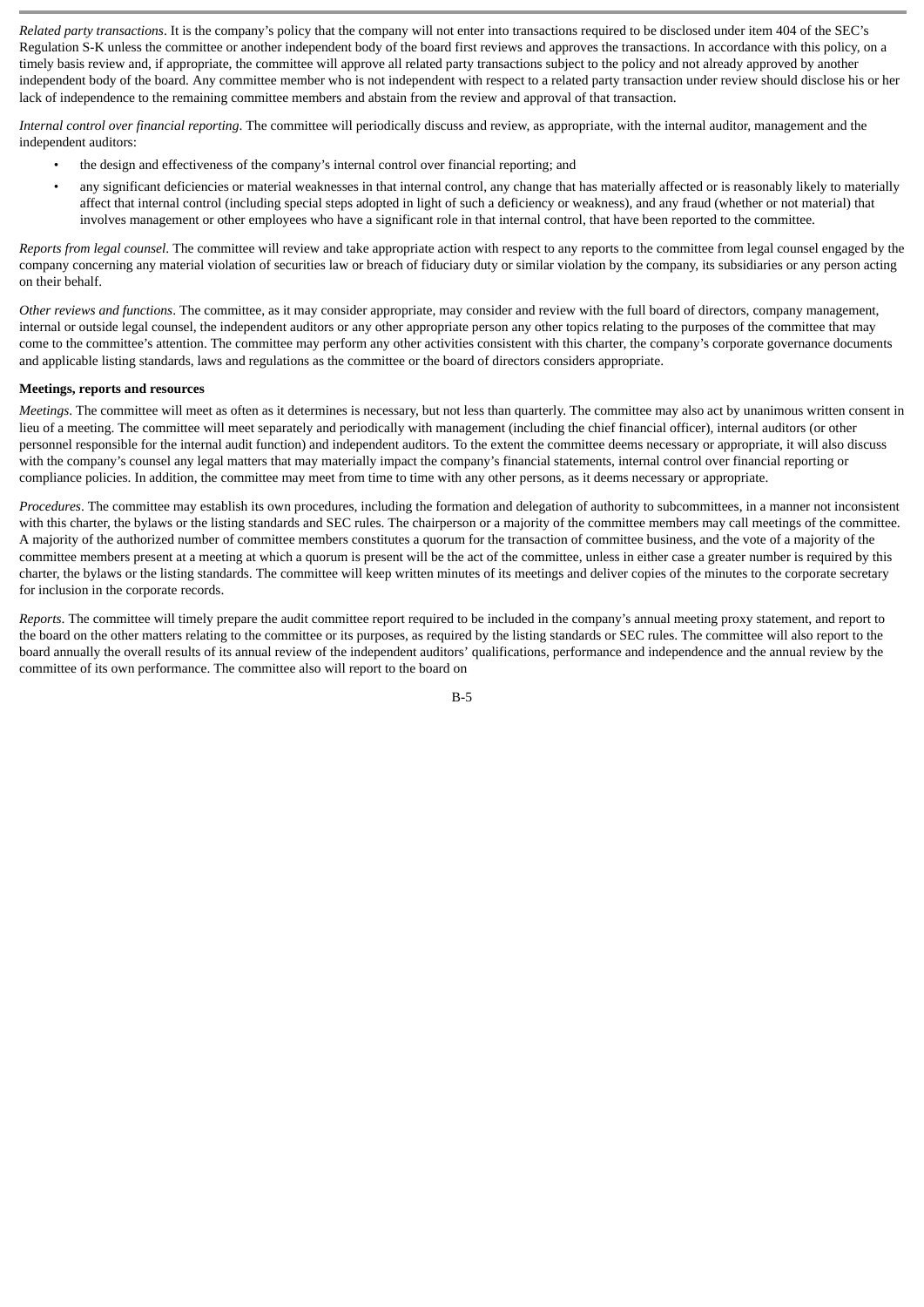the major items covered by the committee at each committee meeting, and provide additional reports to the board as the committee may determine to be appropriate, including review with the full board of any issues that arise from time to time with respect to the quality or integrity of the company's financial statements, the company's compliance with legal or regulatory requirements, the performance and independence of the independent auditors or the performance of the internal audit function.

*Committee access and investigations*. The committee is at all times authorized to have direct, independent and confidential access to the independent auditors and to the company's other directors, management and personnel to carry out the committee's purposes. The committee is authorized to conduct or authorize investigations into any matters relating to the purposes, duties or responsibilities of the committee.

*Committee advisers and funding*. As the committee deems necessary to carry out its duties, it is authorized to select, engage (including approval of the fees and terms of engagement), oversee, terminate and obtain advice and assistance from outside legal, accounting or other advisers or consultants. The company will provide for appropriate funding, as determined by the committee, for payment of:

- compensation to the independent auditors for their audit and audit-related, review and attest services;
- compensation to any advisers engaged by the committee; and
- ordinary administrative expenses of the committee that are necessary or appropriate in carrying out its duties.

*Reliance on others*. Nothing in this charter is intended to preclude or impair the protection provided in Section 141(e) of the Delaware General Corporation Law for good faith reliance by members of the committee on reports or other information provided by others.

*Interpretation*. For the avoidance of doubt, while the committee has the responsibilities and powers set forth in this charter, nothing in this charter should be interpreted as creating any duty or obligation on the part of the committee to plan or conduct audits or to determine that the company's financial statements and disclosures are complete and accurate and are in accordance with generally accepted accounting principles and applicable rules and regulations. Also, nothing herein should be construed as imposing on the committee responsibility to ensure compliance with laws and regulations and the company's code of business conduct and ethics, or to set or determine the adequacy of the company's reserves. All such matters are the responsibility of management and the independent auditor, as appropriate.

B-6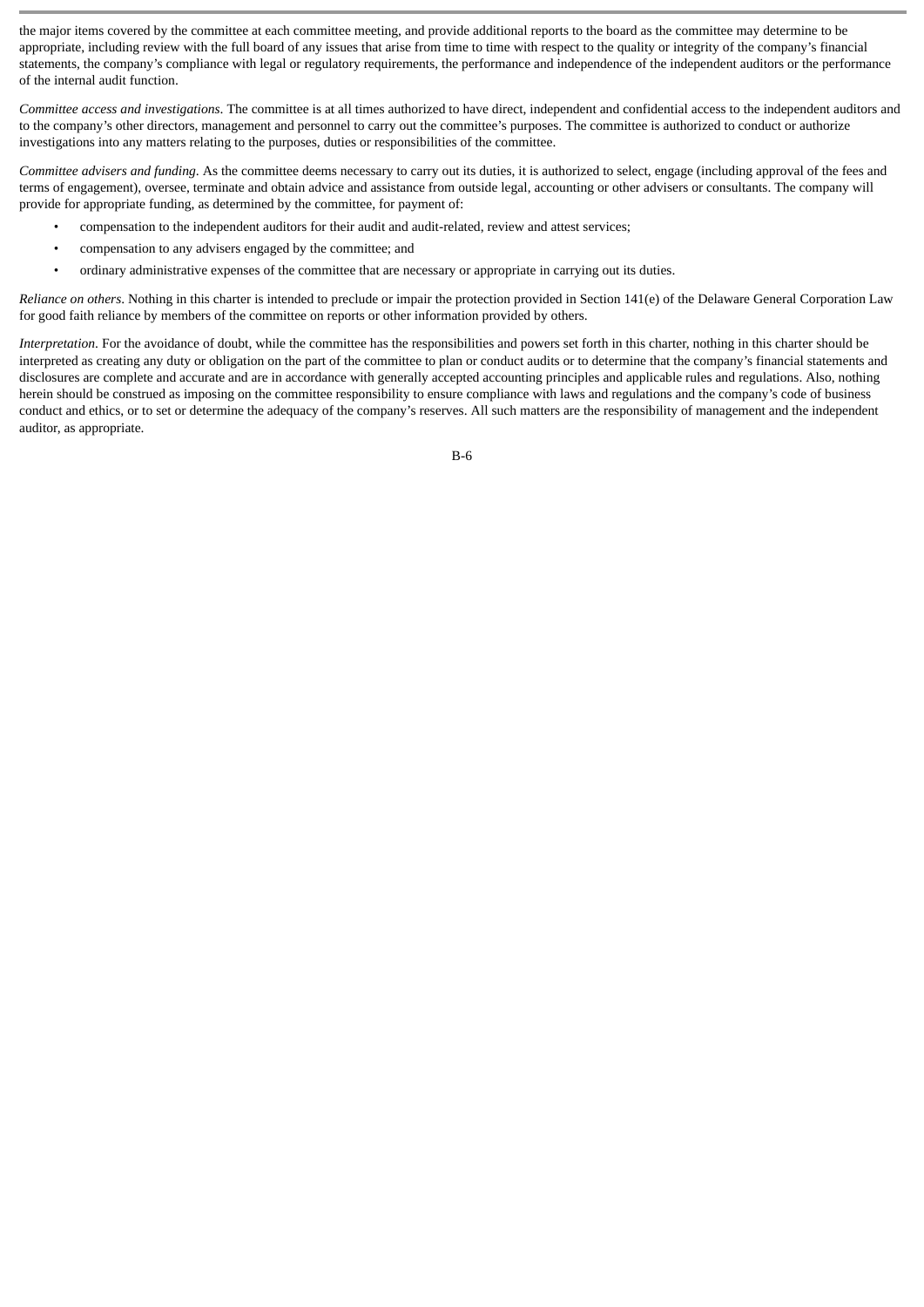| <b>MR A SAMPLE</b><br><b>DESIGNATION (IF ANY</b><br>ADD <sub>1</sub><br>ADD <sub>2</sub><br>ADD <sub>3</sub><br>ADD <sub>4</sub>                                        |                                                                                                                                       |                     | C 1234567890 J N T<br>000000 0000000000 00000<br>000000000.000 ext<br>000000000.000 ext<br>000000000.000 ext<br>000000000.000 ext<br>000000000.000 ext<br>000000000.000 ext<br>000000000.000 ext<br><b>Holder Account Number</b> |
|-------------------------------------------------------------------------------------------------------------------------------------------------------------------------|---------------------------------------------------------------------------------------------------------------------------------------|---------------------|----------------------------------------------------------------------------------------------------------------------------------------------------------------------------------------------------------------------------------|
| ADD <sub>5</sub><br>ADD <sub>6</sub>                                                                                                                                    |                                                                                                                                       |                     |                                                                                                                                                                                                                                  |
|                                                                                                                                                                         |                                                                                                                                       |                     | C 0000000000 JNT                                                                                                                                                                                                                 |
|                                                                                                                                                                         |                                                                                                                                       |                     | Mark this box with an X if you have made changes to your name or<br>address details above.                                                                                                                                       |
| <b>Annual Meeting Proxy Card</b>                                                                                                                                        |                                                                                                                                       |                     |                                                                                                                                                                                                                                  |
|                                                                                                                                                                         | The Board of Directors Recommends a Vote "FOR" the listed nominees.<br><b>For All</b>                                                 | <b>Withhold All</b> | Use a black pen. Mark with an $\boxtimes$ inside the grey areas as shown<br>in this example.<br>/for All<br>Except*                                                                                                              |
|                                                                                                                                                                         |                                                                                                                                       |                     |                                                                                                                                                                                                                                  |
| <b>A. Election of Directors</b><br>01 - Lonnie "Bo" Pilgrim<br>$03 - O$ . B. Goolsby, Jr.<br>05 - Lonnie Ken Pilgrim<br>07 - S. Key Coker<br>09 - Donald L. Wass, Ph.D. | 02 - Clifford E. Butler<br>04 - Richard A. Cogdill<br>06 - James G. Vetter, Jr.<br>08 - Vance C. Miller, Sr.<br>10 - Charles L. Black |                     |                                                                                                                                                                                                                                  |
| 11 - Blake D. Lovette<br>12 - Linda Chavez                                                                                                                              |                                                                                                                                       |                     | *(Except nominee(s) written above)                                                                                                                                                                                               |
| 13 – Keith W. Hughes                                                                                                                                                    |                                                                                                                                       |                     | (INSTRUCTION: To withhold authority to vote for any individual nominees(s), mark<br>the "For All Except" box and write the name(s) on the space provided above.)                                                                 |
| <b>B</b> Issues                                                                                                                                                         | The Board of Directors Recommends a Vote "FOR" the following proposals.                                                               | For Against Abstain | <b>KEY EXPLANATION OF VOTING RIGHTS</b><br>TVS - TOTAL VOTING SECURITIES, INCLUDING 401-K                                                                                                                                        |

2. The appointment of Ernst & Young LLP as independent registered public accounting firm for the Company for the fiscal year ending October 1, 2005.

3. In their discretion such other business as may properly come before the Annual Meeting.

NOTE: TO DETERMINE THE TOTAL NUMBER OF 20-VOTE SHARES, DIVIDE THE 20VT AMOUNT BY TWENTY (20).

1VT – ONE-VOTE TOTAL 20VT – TWENTY-VOTE TOTAL VOTE – TOTAL VOTES TO WHICH YOU ARE ENTITLED

# **C Authorized Signatures - Sign Here - - This section must be completed for your instructions to be executed.**

**UNLESS OTHERWISE SPECIFIED ON THIS PROXY, THE SHARES REPRESENTED BY THIS PROXY WILL BE VOTED "FOR" THE ELECTION OF ALL OF MANAGEMENT'S NOMINEES FOR DIRECTORS AND "FOR" PROPOSAL 2 ABOVE. DISCRETION WILL BE USED WITH RESPECT TO SUCH OTHER MATTERS AS MAY PROPERLY COME BEFORE THE MEETING OR ANY ADJOURNMENT THEREOF.**

Please date this proxy and sign your name exactly as it appears hereon. Persons signing in a representative capacity should indicate their capacity. A proxy for shares held in joint ownership should be signed by each owner.

Signature 1 – Please keep signature within the box Signature 2 – Please keep signature within the box. Date (mm/dd/yyyy)